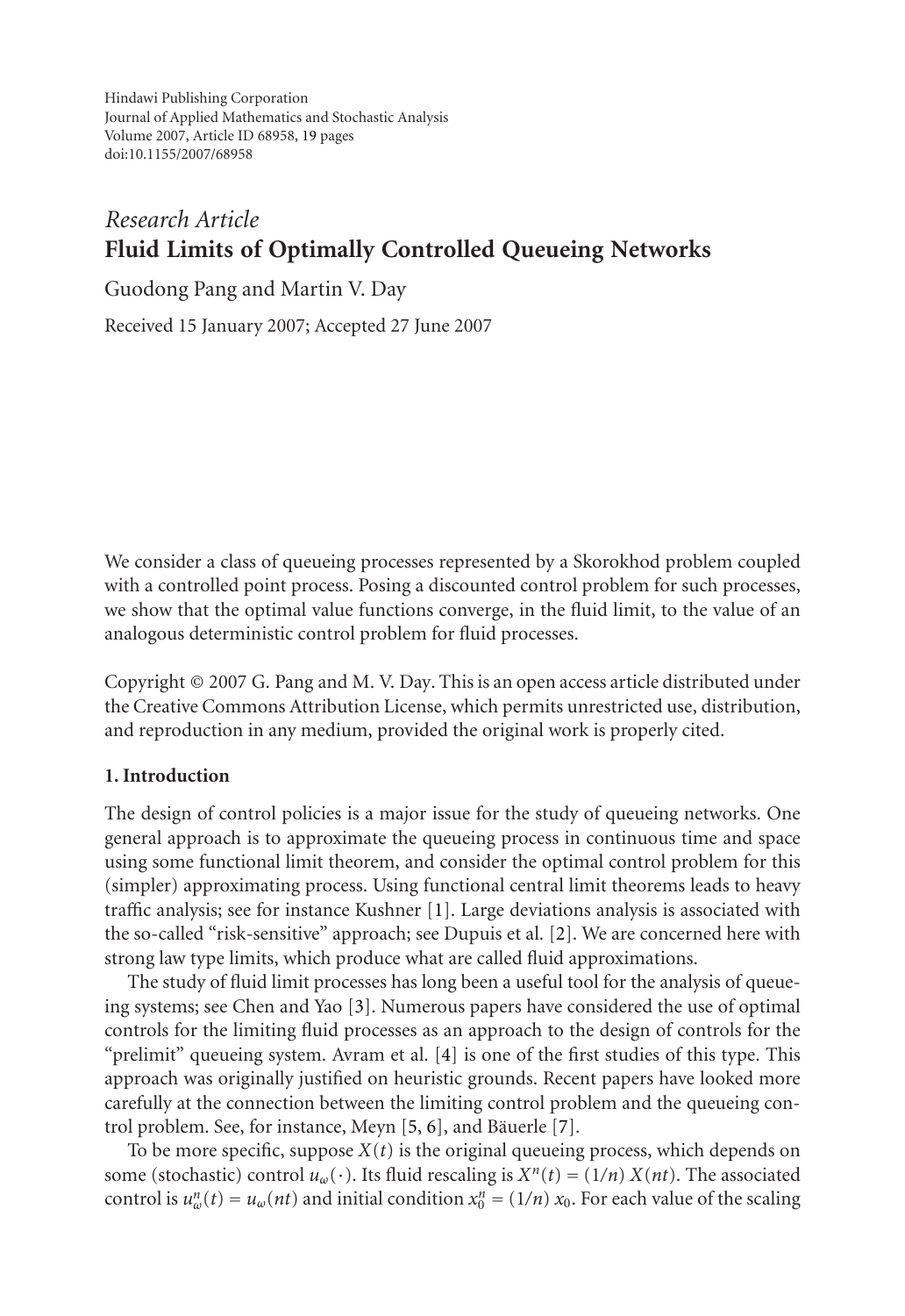

Figure 1.1. An elementary network.

parameter *n*, we pose the problem of minimizing a generic discounted cost

$$
J^n(x_0^n, u_\omega^n(\cdot)) = E\bigg[\int_0^\infty e^{-\gamma t} L(X^n(t), u_\omega^n(t)) dt\bigg], \quad \gamma > 0,
$$
\n(1.1)

over all possible (stochastic) controls  $u_{\omega}^n(\cdot)$ . In the limit as  $n \to \infty$  we will connect this to an analogous problem for a controlled (deterministic) fluid process *x*(*t*) (see (3.10) below):

$$
J(x_0, u(\cdot)) = \int_0^\infty e^{-\gamma t} L(x(t), u(t)) dt.
$$
 (1.2)

This is to be minimized over all (deterministic) control functions  $u(\cdot)$ . We will show (Theorem 5.1) that the minimum of *J<sup>n</sup>* converges to the minimum of *J* as  $n \to \infty$ . This is essentially the same result as Bäuerle  $[7]$ . We are able to give a very e[ffi](#page-17-0)cient proof by [represent](#page-2-0)ing the processes  $X^n(\cdot)$  and  $x(\cdot)$  using a Skorokhod problem in conjunction with controlled point processes. By appealing to general martingale representation results of Jacod [8] for ju[mp process](#page-9-0)es, we ca[n c](#page-2-0)ons[ide](#page-9-0)r completely general stochastic controls. Bauerle concentrated on controls of a particular type, called "tracking [policies."](#page-13-0) ¨ Compared to [7], our hypotheses are more general in some regards and more restrictive in others. The benefit of our approac[h is the m](#page-16-0)athematical clarity of exhibiting all the results as some manifestation of weak convergence of probability measures, especially of probability measures on the space  $\mathscr R$  of relaxed controls. The principle ideas of this approach can all be found in Kushner's treatment of heavy traffic problems [1].

Section 2 will describe the representation of  $X^n(\cdot)$  in terms of controlled point processes and a Skorokhod problem. A discussion of fluid limits in terms of convergence of relaxed controls is given in Section 3. Sections 2 and 3 will rely heavily on existing literature to bring us as quickly as possible to the control problems themselves. Section 4 develops some basic continuity properties of the discounted costs *J<sup>n</sup>* and *J* with respect to initial condition and control. Then, in Section 5, we prove the main result on convergence of the minimal values, and a corollary which characterizes all asymptotically optimal stochastic control sequences *un <sup>ω</sup>*(·). Our technical hypotheses will be described as we encounter them along the way.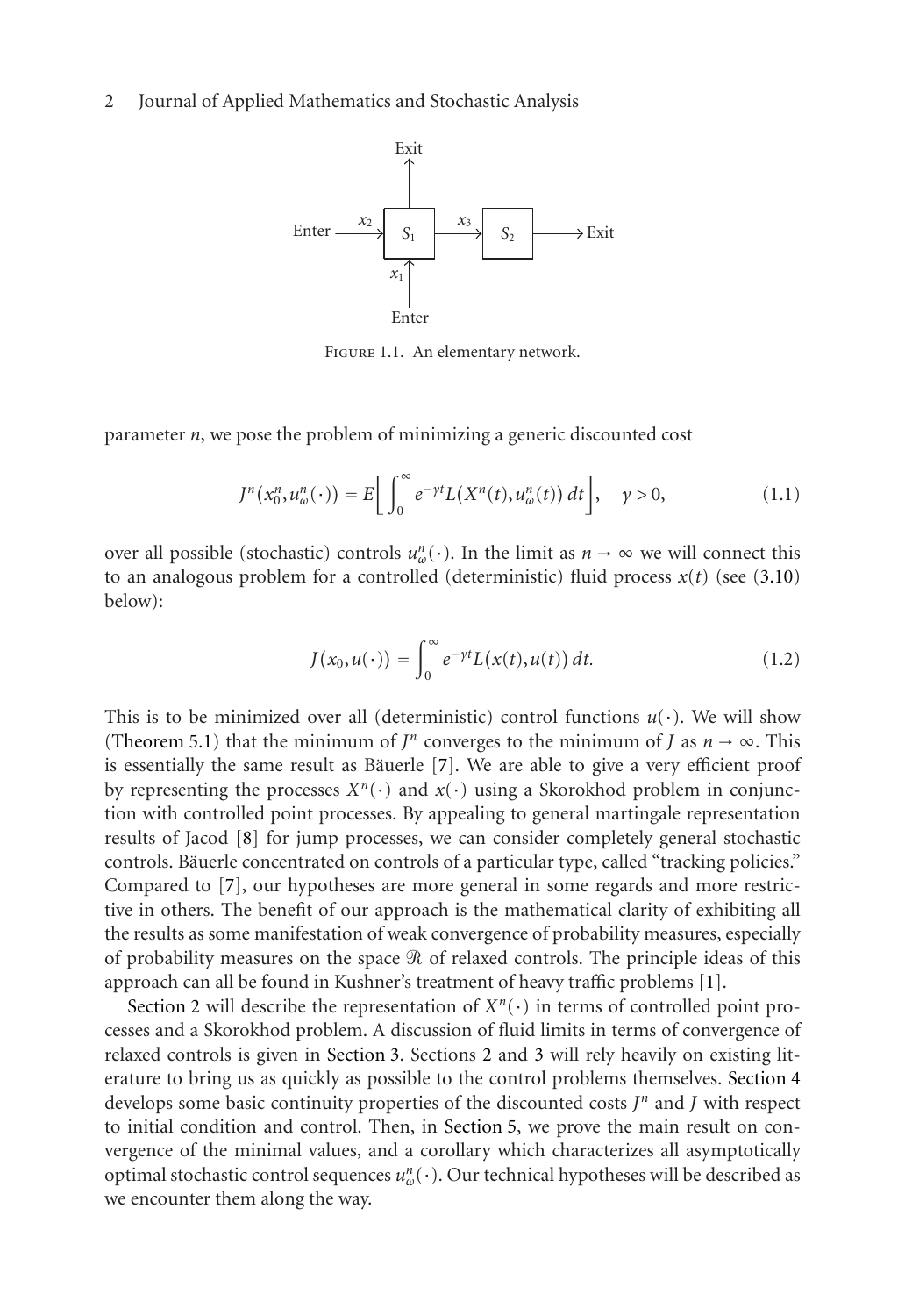## <span id="page-2-0"></span>**2. Process description**

An elementary example of the kind of network we consider is pictured in Figure 1.1. There is a finite set of queues, numbered  $i = 1, \ldots, d$ . New customers can arrive in a subset *A* of them. (For the example of the figure, the appropriate subset is  $A = \{1,2\}$ .) Arrivals occur according to (independent) Poisson processes with rates  $\lambda_i^a$ ,  $j \in A$ . Each queue is assigned to one of several servers  $S_m$ . For notational purposes, we let  $S_m$  denote the set of queues *i* associated with it.  $(S_1 = \{1,2\}, S_2 = \{3\}$  in the figure.) Each customer in queue  $i \in S_m$  waits in line to receive the attention of server  $S_m$ . When reaching the head of the line, it requires the server's attention for an exponentially distributed amount of time, with parameter  $\lambda_i^s$ . When that service is completed, it moves on to join queue *i*' and awaits service by the server that queue *i*' is assigned to. The value of *i*' for a given *i* is determined by the network's specific routing. We use  $i' = \infty$  if type *i* customers exit the system after service. (In the example,  $2' = 3$  and  $1' = 3' = \infty$ .) We insist that the queues be numbered so that  $i < i'$ . This insures that each class of customer will exit the system after a fixed finite number of services. Thus, there are no loops in the network and the routing is predetermined.

Each server must distribute its effort among the queues assigned to it. This service allocation is described by a control vector  $u = (u_1, \ldots, u_d)$  with  $u_i \ge 0$ , constrained by  $\sum_{i \in S_m} u_i \le 1$  for each *m*. Thus in one unit of time, the customer at the head of the line in queue  $i$  will receive  $u_i$  time units of service. The set of admissible control values is therefore,

$$
U = \left\{ u \in [0,1]^d : \sum_{i \in S_m} u_i \le 1 \text{ for each } m \right\}.
$$
 (2.1)

In general, a control will be a *U*-valued stochastic process  $u_\omega(t)$ . (The  $(\cdot)_{\omega}$  serves as a reminder of dependence on  $\omega \in \Omega$ , the underlying probability space, to be identified below.) We want to allow  $u_{\omega}(t)$  to depend on all the service and arrival events that have transpired up to time *t*. In other words,  $X(t)$  and  $u_{\omega}(t)$  should be adapted to a common filtration  $\mathcal{F}_t$ . However, the remaining amount of unserviced time for the customers is unknown to the controller at time *t*; it only knows the distributions of the arrival and service times and how much service time each customer has received so far.

Let  $X(s) = (X_1(s),...,X_d(s))$  be the vector of numbers of customers in the queues at time *s*. We can express *X*(*s*) as

$$
X(s) = x_0 + \sum_{j \in A} \delta_j^a \hat{N}_j^a(s) + \sum_{i=1}^d \delta_i^s \hat{N}_i^s(s),
$$
\n(2.2)

where  $x_0 = X(0)$  is the initial state,  $\hat{N}_j^a(s)$ ,  $\hat{N}_i^s(s)$  are counting processes which give the total numbers of arrivals and services of the various types which have occurred on the time interval (0,*s*], and  $\delta_i^a$ ,  $\delta_i^s$  are *event vectors* which describe the discontinuity *X*(*s*) − *X*(*s*−) for each of the different types of arrivals and services. For a new arrival in queue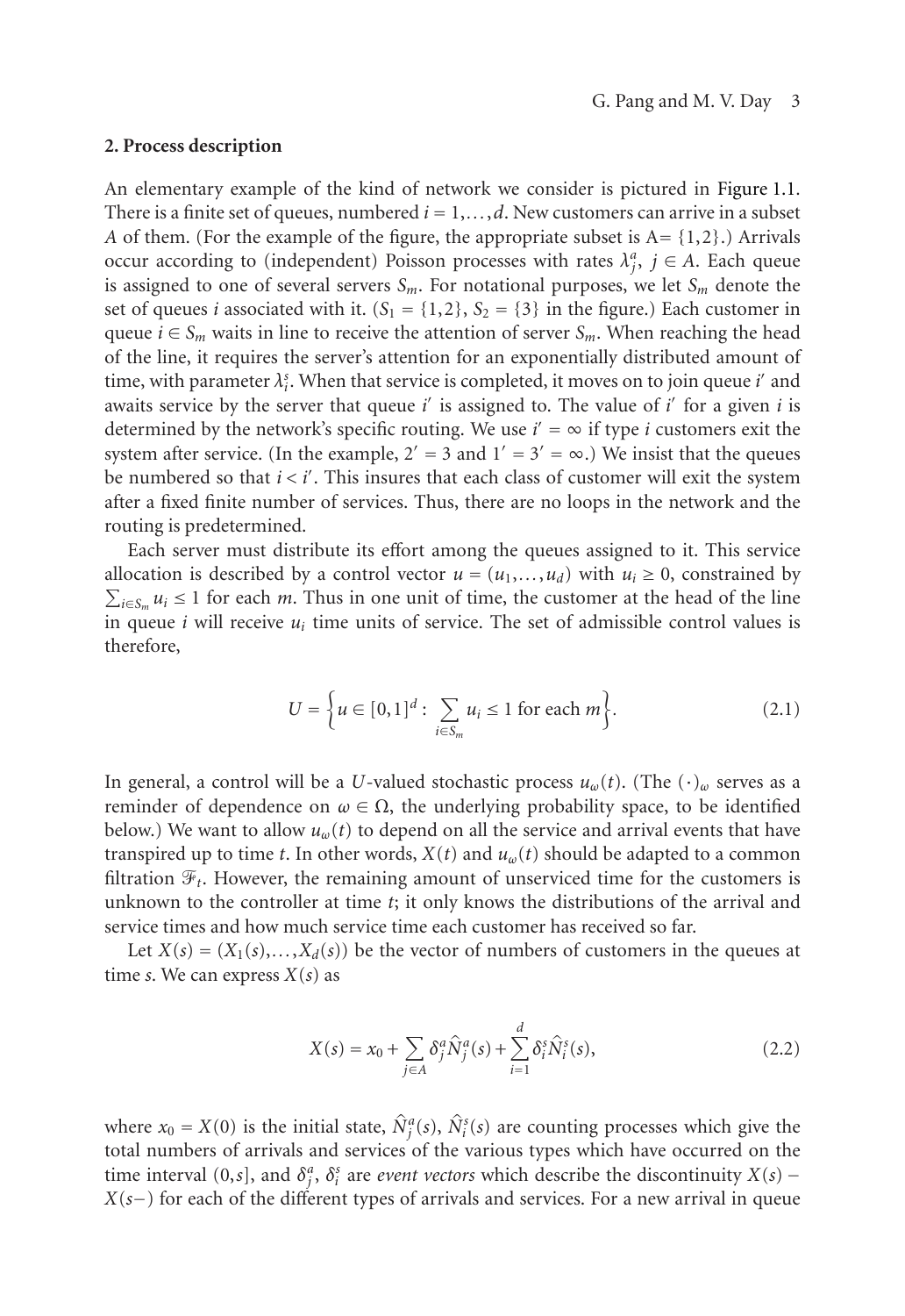$j, \delta_i^a = (\cdots 0,$ *j* 1,0··· ), and for service of a class *i* customer,

<span id="page-3-0"></span>
$$
\delta_i^s = (\cdots 0, -1, 0 \cdots 0, +1, 0 \cdots).
$$
 (2.3)

(If  $i' = \infty$ , then the +1 term is absent.) For [a giv](#page-3-0)en scaling level *n* let  $t = s/n$  be the rescaled time variable. Let  $\hat{N}_j^{n,a}(t) = \hat{N}_j^a(nt)$ ,  $\hat{N}_i^{n,s}(t) = \hat{N}_i^s(nt)$  be the counting processes on this time scale. Then, we have

$$
X^{n}(t) = x_{0}^{n} + \frac{1}{n} [X(nt) - x_{0}],
$$
  

$$
X^{n}(t) = x_{0}^{n} + \frac{1}{n} \sum_{j \in A} \delta_{j}^{a} \hat{N}_{j}^{n,a}(t) + \frac{1}{n} \sum_{i=1}^{d} \delta_{i}^{s} \hat{N}_{i}^{n,s}(t).
$$
 (2.4)

The difficulty with the representation (2.4) is that the  $\hat{N}_i^n$ , (*t*) depend on the control process which specifies their rates or "intensity measures," but additionally on the past realization of the *N<sub>i</sub>* because (regardless of the control) we need to "turn off"  $\hat{N}_i^{n,s}$  when  $X_i^n(t) = 0$  — it is not possible to serve a customer in an empty queue. This last feature is responsible for much of the difficulty in analyzing queueing systems. It imposes discontinuities in the dynamics as a function of the state. A Skorokhod problem formulation frees us of this difficulty, however. We can use controlled point processes  $N_i^a(t)$ ,  $N_i^s(t)$  to build a "free" queueing process  $Y^n(t)$  as in (2.4), but without regard to this concern about serving an empty queue, and then follow it with the Skorokhod map  $\Gamma(\cdot)$ , which simply suppresses those jumps in  $N_i^s$  which occur when  $X_i^n(t) = 0$ . (We will see in the next subsection that there is no reason for  $N_j^a(t)$ ,  $N_i^s(t)$  to retain the *n*-dependence of  $\hat{N}_j^{n,a}$  and  $\hat{N}_i^{n,s}$ , hence its absence from the notation.) This gives us the following representation:

<span id="page-3-1"></span>
$$
Y^n(t) = x_0^n + \sum_{j \in A} \frac{1}{n} \delta_j^a N_j^a(t) + \sum_{i=1}^d \frac{1}{n} \delta_i^s N_i^s(t),
$$
  

$$
X^n(\cdot) = \Gamma(Y^n(\cdot)).
$$
 (2.5)

The next subsection will describe the controlled point processes, and the subsection following it will review the Skorokhod problem.

We should note that not all queueing networks can be described this way. For a standard Skorokhod representation to be applicable, the routing  $i \rightarrow i'$  must be prescribed and deterministic. Fluid limit analysis is also possible if the routing is random:  $i \rightarrow i'$  with  $i'$  chosen according to prescribed probabilities  $p_{ii'}$ ; see Chen and Mandelbaum [9] and Mandelbaum and Pats [10]. The formulation of Bäuerle [7] allows the routing probabilities to depend on the control as well. The loss of that generality is a tradeoff for our otherwise more efficient approach. On the other hand, Skorokhod problem representations are possible for some problems with buffer capacity constraints, so our formulation provides the opportunity of generalization in that direction.

In the discussion above, we have viewed the initial position and control as those resulting from a given original *X*(*t*) by means of the rescaling:  $x_0^n = (1/n)x_0$  and  $u_w^n(t) = u_w(nt)$ .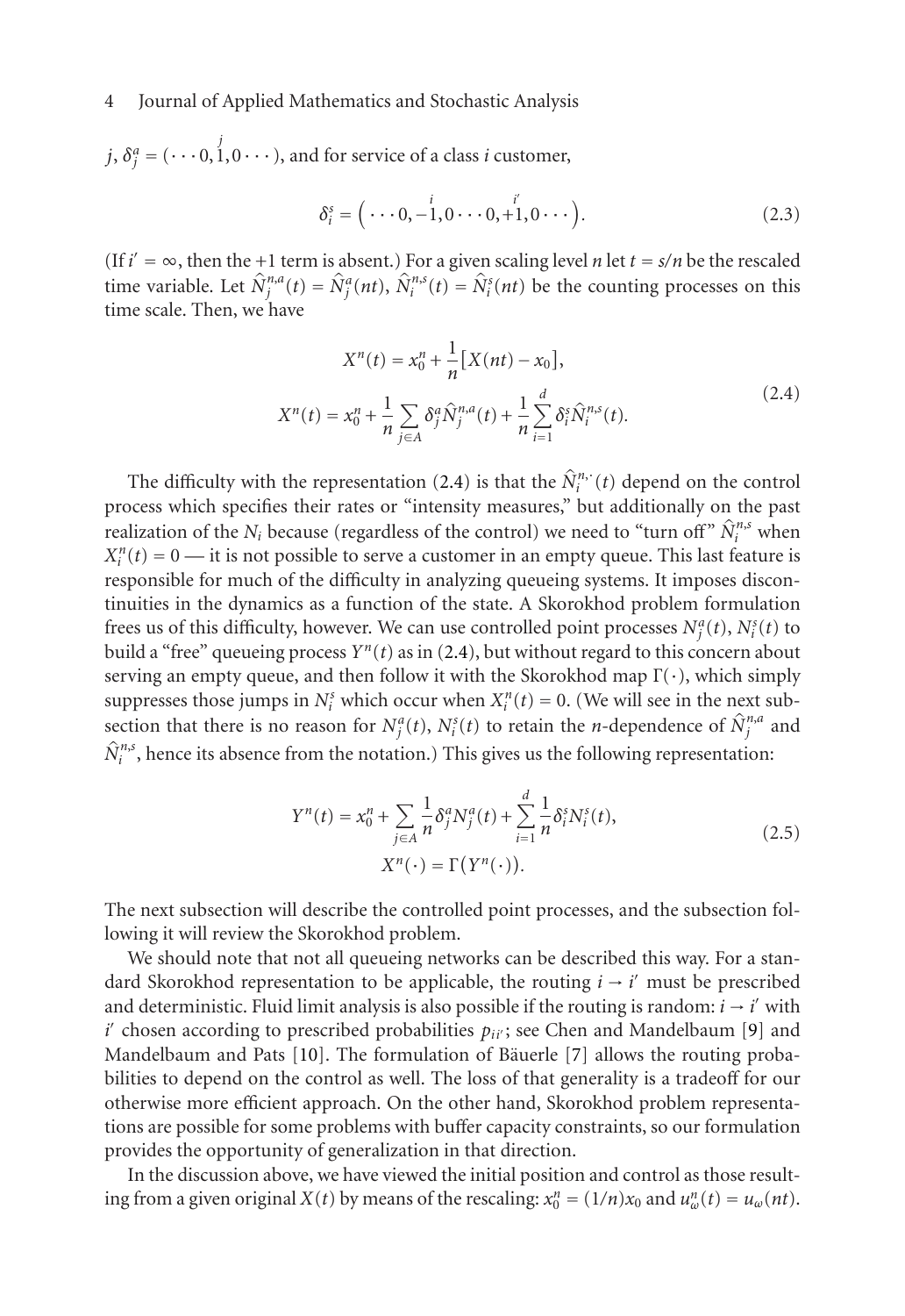#### <span id="page-4-0"></span>G. Pang and M. V[. Da](#page-3-1)y 5

But we are not really interested in following one original control *uω* through this sequence of rescalings. We are interested in the convergence as  $n \to \infty$  of the minimal costs *after optimizing at each scal[ing level](#page-16-1)*. The control *un <sup>ω</sup>*(·) which is optimal for scaling level *n* will not in general be a rescaled version of the optimal control  $u_w^{n+1}(\cdot)$  at the next level. So from this point forward, the reader should consider the  $u_w^n(\cdot)$  to be any sequence of stochastic controls, with no assumption that they are rescaled versions of some common original control. They will all be chosen from the same set of progressively measurable *U*-valaued stochastic processes, so as we discuss below the construction of the processes (2.5), we will just work with a generic *uω*(*t*). Then, as we consider convergence of the minial values, we will consider a sequence  $u_w^n(t)$  of such controls, selected independently for each *n* in accord with the optimization problem. As regards the initial states  $x_0^n$ , the principal convergence result, Theroem 5.1, assumes tha[t the](#page-3-1) (optimizied)  $X<sup>n</sup>$  all start at a common initial point:  $x_0^n = x$  (or convergent sequence of initial points:  $x_0^n \rightarrow x$ ). This means that we also want to discard the presumption that  $x_0^n$  are rescaled versions of some original initial point, and allow the  $x_0^n$  to be selected individually at each scaling level.

**2.1. Free queueing processes and martingale properties.** For purposes of this section there is no need to distinguish between arrival and service events. We drop the superscripts  $(\cdot)^a$  and  $(\cdot)^s$  on  $\lambda_i$  and  $N_i(t)$ , and simply enlarge the range of *i* to include both types of events:  $1 \le i \le m$ , where  $m = d + |A|$ . (We must also replace *U* by  $U \times \{1\}^{|A|}$  as the control space.) Thus the first equation of (2.5) becomes simply

<span id="page-4-1"></span>
$$
Y^{n}(t) = x_{0}^{n} + \sum_{1}^{m} \frac{1}{n} \delta_{i} N_{i}(t).
$$
 (2.6)

The central object here is the (multivariate) stochastic point process  $N(t) = (N_i(t)) \in$  $\mathbb{R}^m$ , with intensities  $n\lambda_i u_i(t)$  determined by a progressively measurable control process  $u_w(t) = (u_i(t))$ . Each  $u_i(t) \in [0,1]$  is bounded. (We have omitted the stochastic reminder "(·)*ω*" here to make room for the coordinate index "(·)*i*.") The fluid scaling parameter *n* belongs in the intensity because the time scale *t* for  $X^n(t) = (1/n)X(nt)$  is related to the original time scale *s* by  $nt = s$ . Later in the section, we identify the underlying [pro](#page-18-5)bability space and state an existence result.

Bremaud's treatment [11] describes the relationship between  $N_i(t)$  and the intensities as a special case of marked point processes, using the mark space  $E = \{1, \ldots, m\}$ . Each component  $N_i(t)$  is piecewise constant with increments of  $+1$ , characterized by the property that

$$
\int_0^t \sum C_i(s) dN_i(s) - \int_0^t \sum C_i(s) n\lambda_i u_i(s) ds \qquad (2.7)
$$

is a martingale for each vector of (bounded) predictable processes  $C_i(s)$ . (See [11, Chapter VIII D2 and C4] with  $H(s,k) = C_k(s)$ .) We note that this formulation precludes simultaneous jumps among the different *Ni*. The interpretation of a marked point process is that each jump time  $\tau_n$  is associated with exactly one of the marks  $k \in E$  and only that component of the point process is incremented:  $N_k(\tau_n) = 1 + N_k(\tau_n-)$ , while for  $i \neq k$  we have  $N_i(\tau_n) = N_i(\tau_n-)$ . (To allow simultaneous jumps, one would use a different mark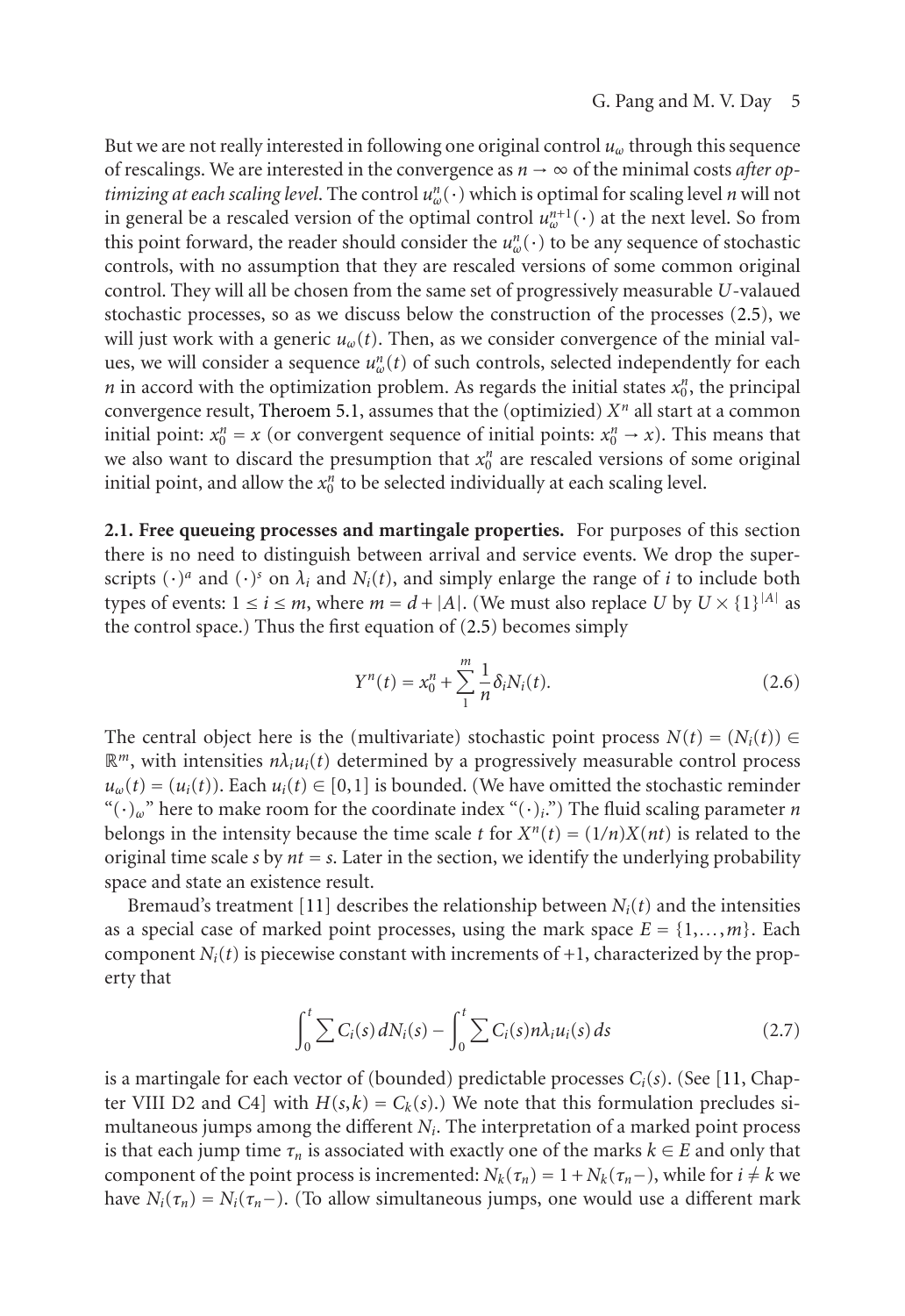space,  $E = \{0,1\}^m$  say, with an appropriately formulated transition measure.) This is consistent with our understanding that the arrival and service distributions are such that two such events occur simultaneously only with probability 0.

We will address the existence of such  $N_i(t)$  given a control process  $u_\omega(t)$  at the end of this section; but first we continue to describe the essential properties of the associated free queueing process  $Y^n(t)$ , constructed from  $N_i(t)$  and prescribed event vectors  $\delta_i$  as in (2.6). It follows that

$$
M^{n}(t) = Y^{n}(t) - x_{0}^{n} - \int_{0}^{t} \frac{1}{n} \sum_{i} \delta_{i} n \lambda_{i} u_{i}(s) ds = Y^{n}(t) - x_{0}^{n} - \int_{0}^{t} v(u_{\omega}(s)) ds
$$
 (2.8)

is a (vector) martingale, null at 0. Here,  $v: U \to \mathbb{R}^d$  is the *velocity function* 

<span id="page-5-2"></span>
$$
v(u) = \sum_{i} \lambda_i \delta_i u_i, \qquad (2.9)
$$

<span id="page-5-0"></span>which will play a prominent role in the fluid limit processes below. We note that  $v(u)$  is continuous and bounded. We will call *Mn* the *basic martingale* for the free queueing process *Yn* with control  $u_\omega(t)$ . We see that  $M^n$  is the difference between *Yn* and a continuous *fluid process*

$$
x_0 + \int_0^t v(u_\omega(s)) ds.
$$
 (2.10)

It is significant that the factors of *n* cancel leaving no *n*-dependence in the  $\int v(u)$  term. However,  $M<sup>n</sup>$  does depend on the fluid scaling parameter *n*, as is apparent in the following result on its quadratic variation.

Lemma 2.1. *The quadratic covariations of the components of M[n](#page-18-6) are given by*

<span id="page-5-1"></span>
$$
\langle M_j^n, M_k^n \rangle(t) = \int_0^t \frac{1}{n} \sum_i \lambda_i \delta_{i,j} \delta_{i,k} u_i(s) ds,
$$
\n(2.11)

*where*  $\delta_{i,j}$  *is the jth component of*  $\delta_i$ *:*  $\delta_i = (\delta_{i,1}, \ldots, \delta_{i,d})$  *and*  $u_i \in U$ *.* 

We have been careful to use angle brackets which, following the usual convention, distinguish the *previsible* quadratic covariation from the standard quadratic covariation  $[M_j^n, M_k^n](t)$ . The later is discontinuous wherever  $M^n(t)$  is; see [12, Theorem IV.36.6]. The right-hand side of the expression in the lemma is obviously continuous, which makes it previsible, and thus the angle bracket process. Lemma 2.1 can be established in several ways; see Kushner [1, Section 2.4.2] for one development. Because keeping track of the proper role of the scaling parameter *n* can be subtle, we offer a brief independent proof.

*Proof.* Pick a pair of indices *j*, *k*; our goal is to show that

$$
M_i^n(t)M_j^n(t) - \int_0^t \frac{1}{n} \sum_i \lambda_i \delta_{i,j} \delta_{i,k} u_i(s) ds
$$
\n(2.12)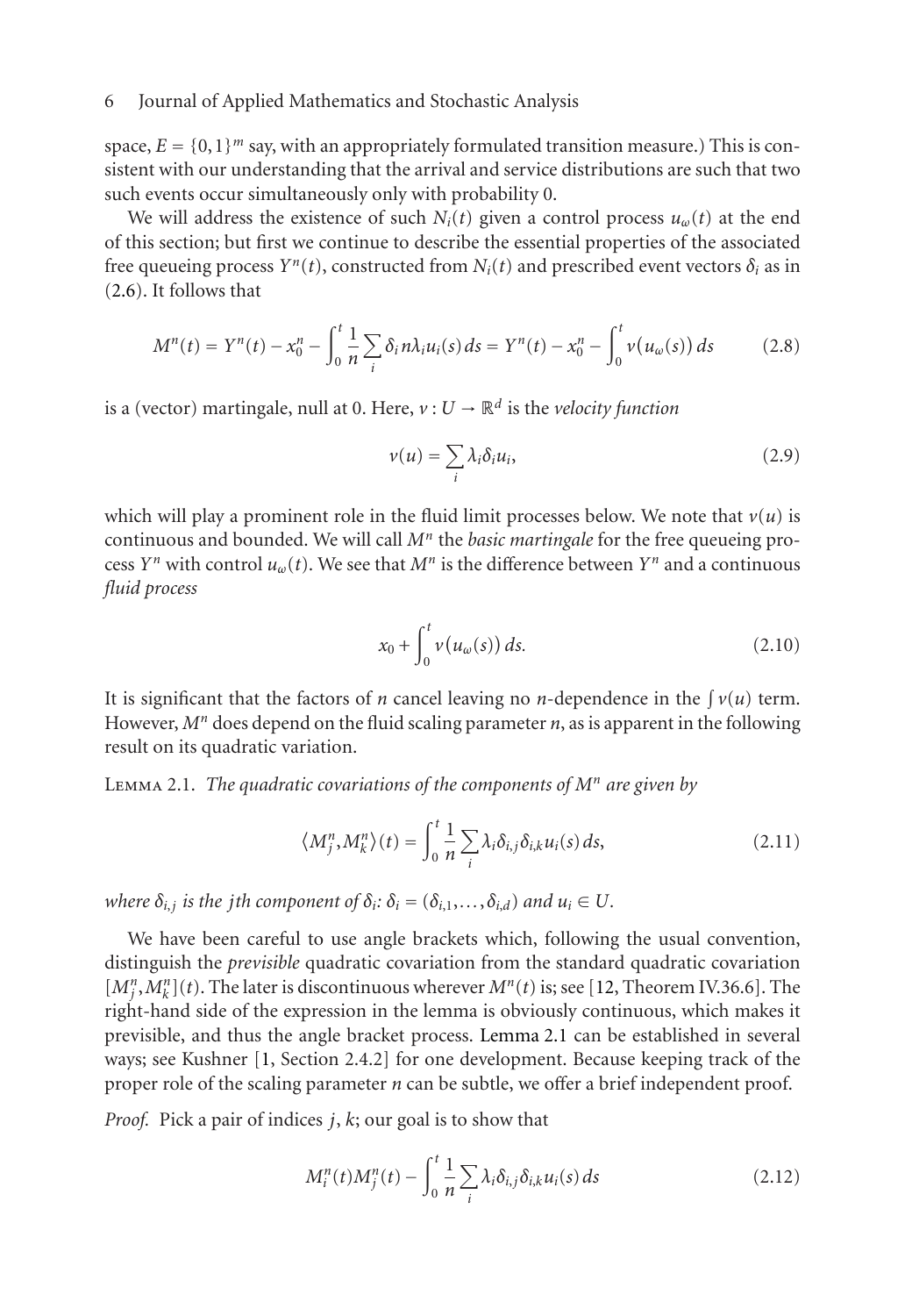is a martingale. Since  $M^n(t)$  is a process of finite variation, its square bracket process is simply the su[m of](#page-4-0) the products of its jumps, see [12, IV (18.1)]:

$$
[M_j^n, M_k^n](t) = \sum_{0 < s \le t} \Delta M_j^n(s) \Delta M_k^n(s),\tag{2.13}
$$

which makes the following a (l[ocal\)](#page-4-1) martingale:

$$
M_i^n(t)M_j^n(t) - [M_i^n, M_k^n](t).
$$
 (2.14)

For us,  $\Delta M_i^n(s) = \Delta Y_i^n(s)$ , and because there are no simultaneous jumps, it follows from our equation  $(2.6)$  for  $Y<sup>n</sup>$  that

$$
\left[M_j^n, M_k^n\right](t) = \sum_i \frac{1}{n^2} \delta_{i,j} \delta_{i,k} N_i(t); \tag{2.15}
$$

<span id="page-6-0"></span>but this is the left-hand side of (2.7) with  $C_i(s) = (1/n^2)\delta_{i,j}\delta_{i,k}$ . It follows then that

$$
[M_j^n, M_n](t) - \int_0^t \sum_i \frac{1}{n^2} \delta_{i,j} \delta_{i,k} n \lambda_i u_i(s) ds \qquad (2.16)
$$

is also martingale. Combining  $(2.16)$  with  $(2.14)$ , we see that  $(2.12)$  is a local martingale. From the boundedness of the integral term in (2.12), it is relatively easy to apply Fatou's lemma to remove the "local."  $\Box$ 

The importance of the quadratic variation is that it provides the key to passing to the fluid limit  $M^n \to 0$  with respect to the uniform norm on compacts in probability as  $n \rightarrow \infty$ .

COROLLARY 2.2. Let  $M^{*n}(T) = \sup_{0 \le t \le T} |M^n(t)|$ . There is a constant  $C_q$  *(independent of the control), so that*

$$
E[M^{*n}(T)^{2}] \le \frac{1}{n} C_{q} T.
$$
 (2.17)

*Consequently,*  $P(M^{*n}(T) > a) \leq (1/n)(TC_q/a^2) \to 0$  $P(M^{*n}(T) > a) \leq (1/n)(TC_q/a^2) \to 0$  $P(M^{*n}(T) > a) \leq (1/n)(TC_q/a^2) \to 0$  $P(M^{*n}(T) > a) \leq (1/n)(TC_q/a^2) \to 0$  $P(M^{*n}(T) > a) \leq (1/n)(TC_q/a^2) \to 0$  *as*  $n \to \infty$ *.* 

(Here and throughout,  $|\cdot|$  denotes the Euclidean norm on  $\mathbb{R}^d$ .)

*Proof.* This is just Doob's inequal[ity \[](#page-4-1)13, Theorem II.70.1]:

$$
E\big[M^{*n}(T)^2\big] \le 4E\bigg[\sum_{1}^{d} \langle M_i^n, M_i^n \rangle(T)\bigg] \le \frac{T}{n}C_q,\tag{2.18}
$$

where the last inequality follows from Lemma 2.1 if we pick  $C_q$ , so that  $4d\sum_i\lambda_i\delta_{i,k}^2u_i\leq C_q$ for each  $k = 1, \ldots, d$  and all  $u \in U$ .

We now return to the issue of existence. If we are given *uω*(*t*) defined on some filtered probability space, one might imagine various ways to construct from it a point process *N*(*t*) with the desired property (2.7). However, we want to allow the control  $u_{\omega}(t)$  to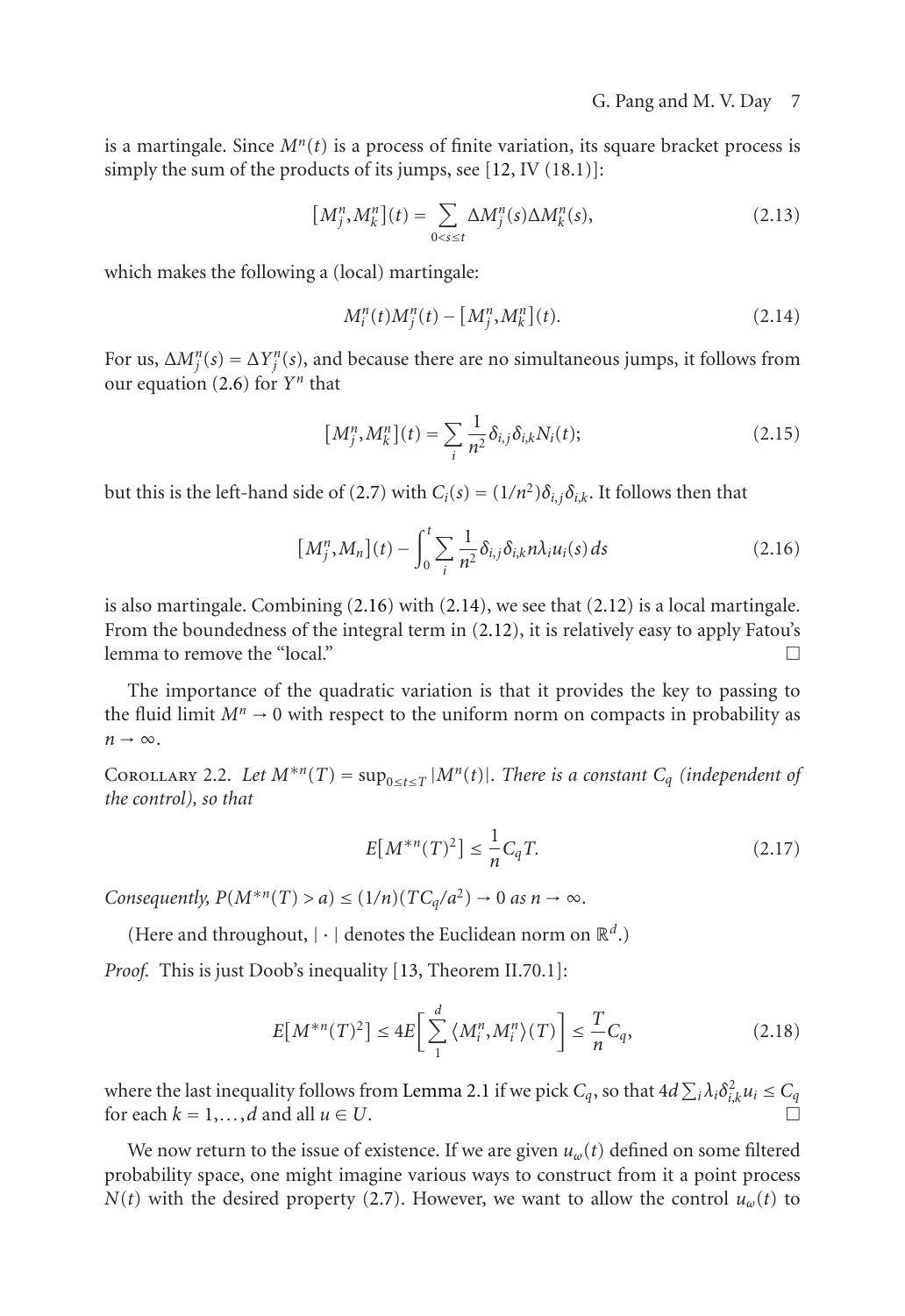depend on the history  $Y^n(s)$ ,  $0 \le s < t$  of the queueing process  $X^n = \Gamma(Y^n)$ . If we build  $N(t)$ , and then  $X^n$ , *after* having fixed  $u_\omega$ , then we will have lost the dependence of *u* on *Yn* which we intended. The resolution of this dilemma is to prescribe *both N*(*t*) and  $u<sub>\omega</sub>(t)$  in advance and then choose the probability measure to achieve (2.7). This is the martingale problem approach. We are fortunate that it has been adequately worked out by Jacod [8]. The key is to take a rich enough underlying probability space. In particular, we take Ω to be the *canonical space of paths* for multivariate point processes: the generic  $\omega \in \Omega$  is  $\omega = (\alpha_1(\cdot), \ldots, \alpha_m(\cdot))$ , where each  $\alpha_i(t)$  is a right continuous, piecewise constant function with  $\alpha_i(0) = 0$  and unit jumps. Define  $N(t, \omega)$  to be the simple poin[t e](#page-18-7)valuation:

<span id="page-7-0"></span>
$$
N(t) = N(t, \omega) = (\alpha_1(t), \dots, \alpha_m(t)),
$$
\n(2.19)

<span id="page-7-1"></span>and take  $\mathcal{F}_t$  to be the minimal or natural filtration:

$$
\mathcal{F}_t = \sigma(N(s), \ 0 \le s \le t),\tag{2.20}
$$

and  $\mathcal{F} = \mathcal{F}_{\infty}$ . The fundamental existence and uniqueness result of Jacod, [8, Theorem (3.6)], appl[ied](#page-4-1) [i](#page-4-1)n our context, is the following.

THEOREM 2.3. *Suppose*  $u_{\omega} : \Omega \times [0, \infty) \to U$  *is a progressively measurable process defined on the canonical filtered space*  $(\Omega, {\mathcal{F}_t})$  *described above. There exists a unique probability measure*  $P^{n,u_{\omega}}$  *on*  $(\Omega, \mathcal{F}_{\infty})$  *such that the martingale property* (2.7) *holds.* 

In other words, wit[h bot](#page-4-1)h  $u<sub>ω</sub>(t)$  and  $N(t)$  defined in advance on  $Ω$  (thus preserving [any d](#page-3-1)esired dependence of  $u_{\omega}(t)$  on  $Y^n(s)$ ,  $s \le t$ ), we can choose the probability measure (uniquely) so that the correct distributional relationshi[p be](#page-3-1)tween  $N(t)$  and  $u_{\omega}(t)$  (as expressed by (2.7)) does hold. Thus, *uω* con[trols](#page-3-1) the distribution of *N*(·) by controlling the probability measure, not b[y chan](#page-7-0)ging the definition of the process itself.

We thus consider an *admissible stochastic control* to be any progressively measurable  $u_{\omega}(t) \in U$  defined on the canonical filtered probability space  $(\Omega, {\mathcal{F}_t})$  of the theorem. Given a scaling parameter  $n \geq 1$ , this determines a unique probability measure  $P^{n,\mu_\omega}$  $P^{n,\mu_\omega}$  so that the canonical  $N(t) = N(t, \omega)$  is a stochastic point process with controlled intensities  $n\lambda_i u_i(t)$  as defined by (2.7). The free queueing process  $Y^n(t)$  is now constructed as in  $(2.5).$ 

We can now see the basis of our remark j[ust](#page-3-1) above (2.5) that there was no need for *n* dependence in the counting processes of (2.5): the counting processes are always defined in the same canonical way (2.19) on Ω, regardless of *n* and regardless of the control. Only the probability measure *Pn*,*uω* itself actually depends on *n* and *uω*.

**2.2. The Skorokhod mapping.** With  $N_i(t)$  in hand and  $Y^n(t)$  constructed as in (2.6), we need to produce  $X^n(t)$  by selectively repressing those jumps in the  $N_i^s(t)$  which would correspond to serving empty queues. Reverting to separate indexing for arrivals  $j \in A$ and services  $1 \le i \le d$ , we replace  $N_i^s(t)$  in (2.5) by  $\widetilde{N}_i^s(t) = N_i^s(t) - K_i(t)$ , where  $K_i(t)$  is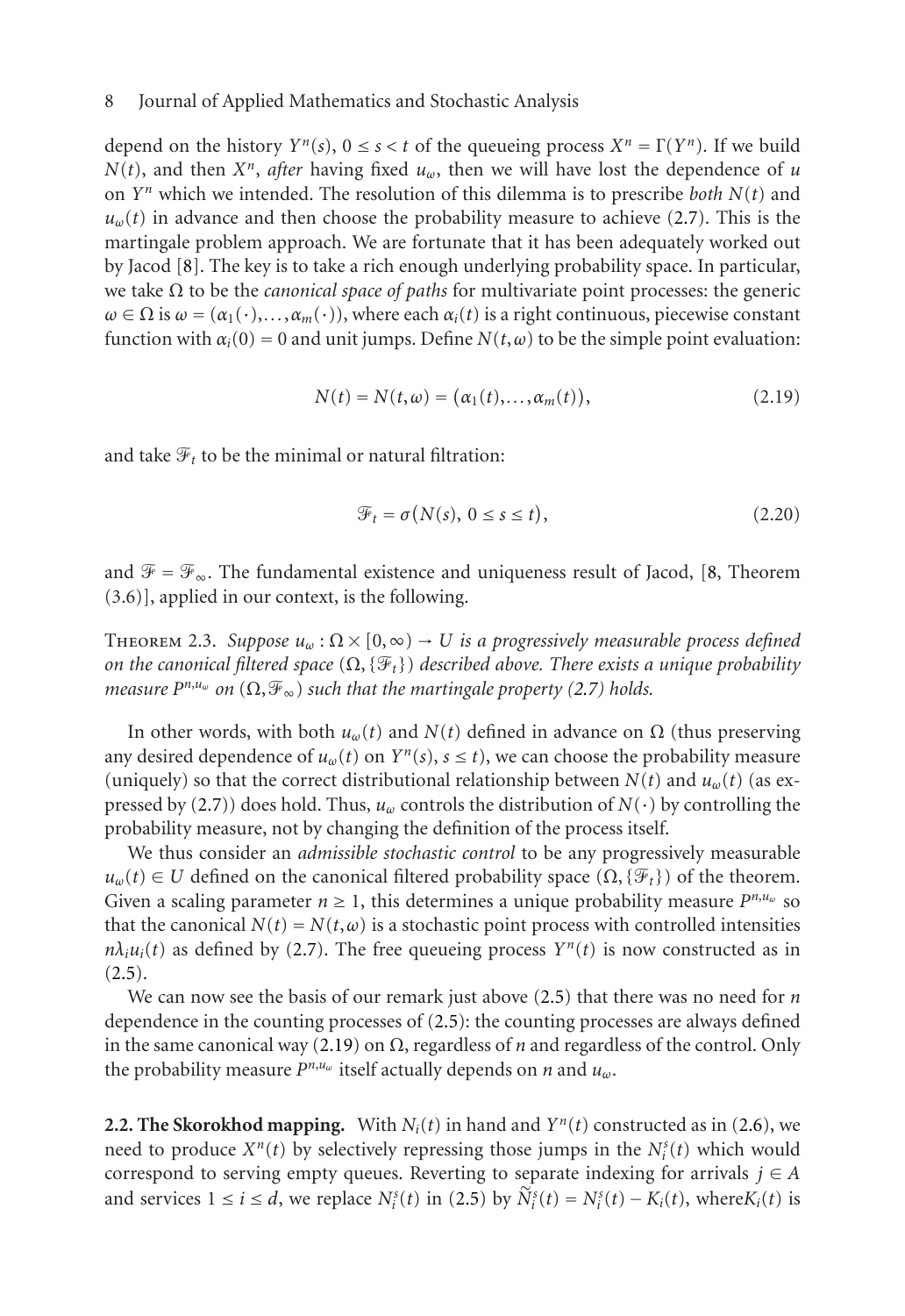the cumulative number of  $N_i^s$  jumps that have been suppressed up to time  $t$ . This will give us

$$
X^{n}(t) = x_{0} + \sum_{j \in A} \frac{1}{n} \delta_{j}^{a} N_{j}^{a}(t) + \sum_{i} \frac{1}{n} \delta_{i}^{s} \tilde{N}_{i}^{s}(t)
$$
  
=  $Y^{n}(t) - \sum_{i=1}^{d} \delta_{i}^{s} \frac{1}{n} K_{i}(t)$   
=  $Y^{n}(t) + K^{n}(t)(I - Q),$  (2.21)

where *I* − *Q* is the matrix whose rows are the  $-\delta_i^s$ , and  $K^n(t) = (1/n)(K_i(t))$ . The problem, given  $Y^n(t)$ , is to find  $X^n(t)$  and  $K^n(t)$  so that  $X_i^n(t) \ge 0$  and the  $K_i^n(t)$  are nondecreasing and increase only when  $X_i^n(t) = 0$ .

This is the Skorokhod problem in the nonnegative orthant  $\mathbb{R}^d_+$  as formulated by Harrison and Reiman [14]. Although Harrison and Reiman only considered this for continuous "input"  $Y^n(t)$ , Dupuis and Ishii [15] generalized the problem to right continuous paths with left limits and more general convex domains *G*. We consider  $G = \mathbb{R}^d_+$ exclusively here, but describe the general Skorokhod problem in the notation of [15]. Given  $\psi(t) = Y^n(t)$ , we seek  $\phi(t) = X^n(t) \in G$  and  $\eta(t) = K^n(t)(I - Q)$  with total variation  $|\eta|(t)$ , satisfying the following properties:

(a) 
$$
\phi = \psi + \eta
$$
;

(b)  $\phi(t) \in G$  for  $t \in [0, \infty)$ ;

(c) 
$$
|\eta|(T) < \infty
$$
 for all  $T$ ;

(d)  $|\eta|(t) = \int_{(0,t]} 1_{\partial G}(\phi(s)) d|\eta|(s);$ 

(e) there exists measurable  $\gamma$  :  $[0, \infty) \to \mathbb{R}^k$  such that

$$
\eta(t) = \int_{(0,t]} \gamma(s)d|\eta|(s), \quad \gamma(s) \in d(\phi(s)) \text{ for } d|\eta| \text{ almost all } s. \tag{2.22}
$$

For  $x \in \partial \mathbb{R}^d_+$ ,  $d(x)$  is the set of all convex combinations of  $-\delta_i^s$  for those *i* with  $x_i = 0$ . Dupuis and Ishii show that the Skorokhod problem is well-posed and the solution map  $\psi(\cdot) \mapsto \phi(\cdot) = \Gamma(\psi(\cdot))$  has nice continuity properties. (In general, this requires certain technical hypotheses, [15, Assumptions 2.1 and 3.1]. But one can check using [15, Theorems 2.1 and 3.1] that these *are* satisfied in our case of  $G = \mathbb{R}^d_+$  with  $-\delta_i^s$ .) The essential well-posedness and continuity properties of the Skorokhod problem are summarized in the following result, a compilation of results of [15]. *DG* denotes the space of all right continuous functions in  $\mathbb{R}^d_+$  with left limits; see Section 3.

Theorem 2.4. *The Skorokhod problem as stated above has a unique solution for each right continuous*  $\psi(\cdot)$  *with*  $\psi(0) \in G$  *bounded variation on each* [0,*T*]*. Moreover, the Skorokhod map* Γ *is Lipschitz in the uniform topology. That is, there exists a constant*  $C_\Gamma$  *so that for any two solution pairs*  $\phi_i(\cdot) = \Gamma(\psi_i(\cdot))$  *and any*  $0 < T < \infty$ *,* 

<span id="page-8-0"></span>
$$
\sup_{[0,T]} |\phi_2(t) - \phi_1(t)| \le C_\Gamma \sup_{[0,T]} |\psi_2(t) - \psi_1(t)|. \tag{2.23}
$$

 $Γ$  *has a unique extension to all*  $ψ ∈ D<sub>G</sub>$  *with*  $ψ(0) ∈ ℝ<sup>d</sup><sub>+</sub>$ *, which also satisfies* (2.23).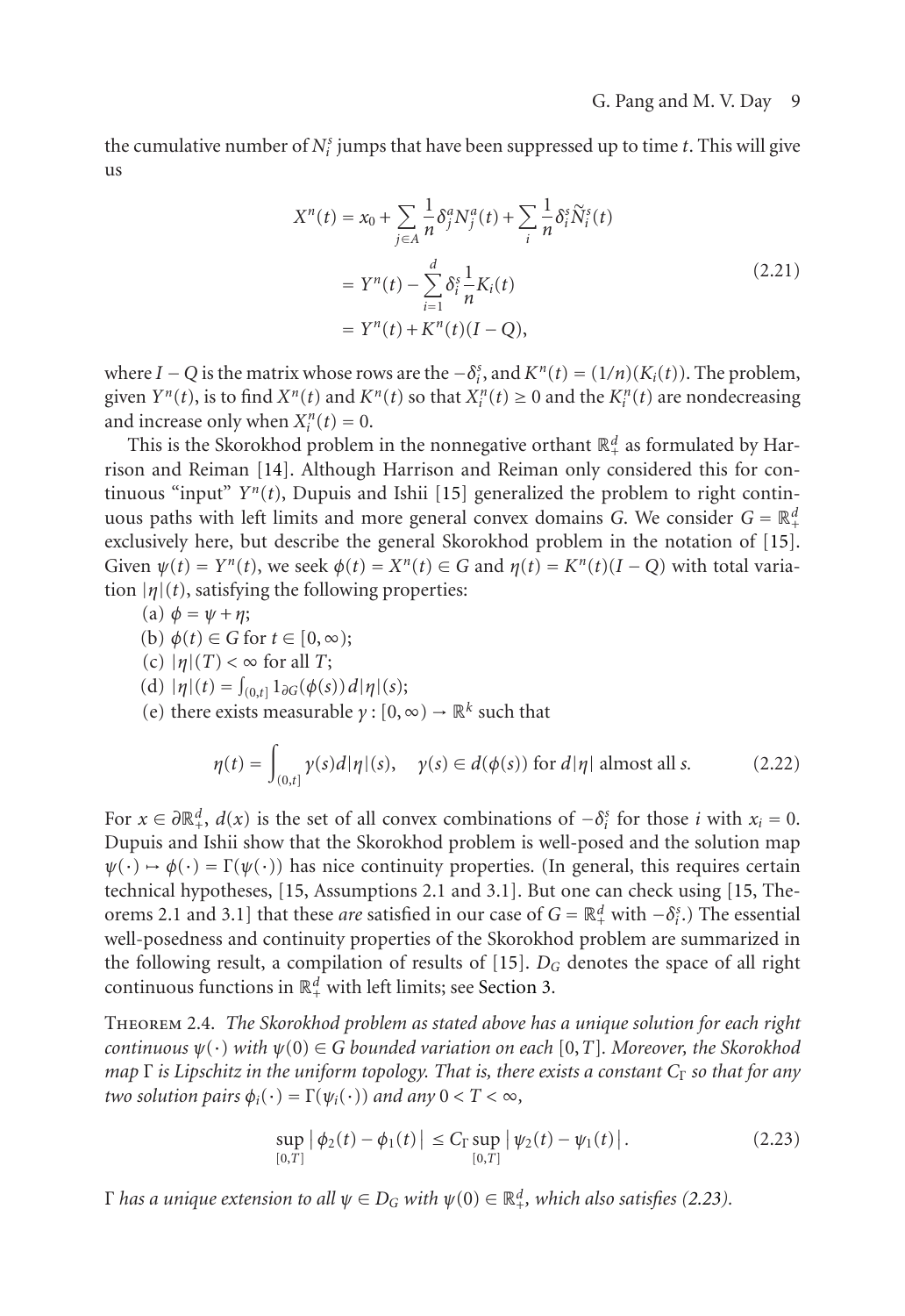Observe that if  $\phi(\cdot)$ ,  $\eta(\cdot)$  solve the Skorokhod problem for  $\psi(\cdot)$  then  $\phi(\cdot \wedge t_0)$ ,  $\eta(\cdot \wedge t_0)$  $t_0$ ) solve the Skorokhod problem for  $\psi(\cdot \wedge t_0)$ . As a consequence, we find that

$$
\sup_{[t_0,T]} |\phi(t) - \phi(t_0)| \leq C_\Gamma \sup_{[t_0,T]} |\psi(t) - \psi(t_0)|. \tag{2.24}
$$

<span id="page-9-0"></span>Several additional properties of  $\phi = \Gamma(\psi)$  follow from (2.24).

- (i) If  $\psi(t)$  satisfies some growth estimate (linear for example), then so will  $\phi(t)$ , just with an additional factor of *C*<sub>Γ</sub> in the coefficients.
- (ii) If  $\psi(t)$  is right continuous with left limits, then so is  $\phi(t)$ .
- (iii) If  $\psi(t)$  is absolutely continuous, then so is  $\phi(t)$ .

As noted, the Skorokhod problem can be posed for more general convex polygons *G* in [plac](#page-18-9)e of  $G = \mathbb{R}^d_+$ , subject to some technical properties [15]. The use of more complicated *G* allows certain problems with finite buffer capacities to be modelled using (2.5). See [16] for instance. Although we are only considering  $G = \mathbb{R}^d_+$  here, the point is that this approach can be generalized in that direction.

#### **3. Weak convergence, relaxed controls, and fluid limits**

Now that the issues of existence and representation have been addressed, we can consider convergence in the fluid limit  $n \to \infty$ . This involves the notion of weak convergence of probability measures on a metric space at several levels. We appeal to Ethier and Kurtz [17] for the general theory. In brief, if  $(S, \mathcal{B}(S))$  is a complete separable metric space with its Borel  $\sigma$ -algebra, let  $\mathcal{P}(S)$  be the set of all probability measures on *S*. A sequence  $P_n$ converges weakly in  $\mathcal{P}(S)$ ,  $P_n \Rightarrow P$  if for all bounded continuous  $\Phi : S \to \mathbb{R}$ ,

<span id="page-9-1"></span>
$$
E^{P_n}[\Phi] \to E^P[\Phi].\tag{3.1}
$$

This notion of convergence makes  $\mathcal{P}(S)$  into another complete separable metric space. A sequence *Pn* of such measures is relatively compact if and only if it is *tight*: for every  $\epsilon > 0$  there is a compact *K* ⊆ *S* with *P<sub>n</sub>*(*K*) ≥ 1 −  $\epsilon$  for all *n*. In particular, if *P<sub>n</sub>* is weakly convergent, then it is tight. Moreover, if *S* itself is compact, then every sequence is tight, and it follows that  $\mathcal{P}(S)$  is also a compact metric space.

Our processes  $Y^n(t)$  and  $X^n(t)$ ,  $0 \le t$  are right [co](#page-18-9)ntinuous processes with left limits, taking values in  $\mathbb{R}^d$  and *G*, respectively. The space(s) of such paths are typically denoted *D*. We will use the notations

$$
D_{\mathbb{R}^{d}} = D([0, \infty); \mathbb{R}^{d}), \qquad D_{G} = D([0, \infty); G)
$$
 (3.2)

to denote the <sup>R</sup>*d*-valued and *G*-valued versions of this path space, respectively. The Skorokhod topology makes both of these complete, separable metric spaces. We will use  $\rho(\cdot,\cdot)$  to refer to the metric. It is important to note that  $\rho$  is bounded in terms of the uniform norm on any [0,*T*]. Specifically, from [17, Chapter 5 (5.2)] (where  $d(\cdot, \cdot)$  is used instead of our  $\rho(\cdot,\cdot)$ ), we have that

$$
\rho(x(\cdot), y(\cdot)) \le \sup_{0 \le t \le T} |x(t) - y(t)| + e^{-T}.
$$
\n(3.3)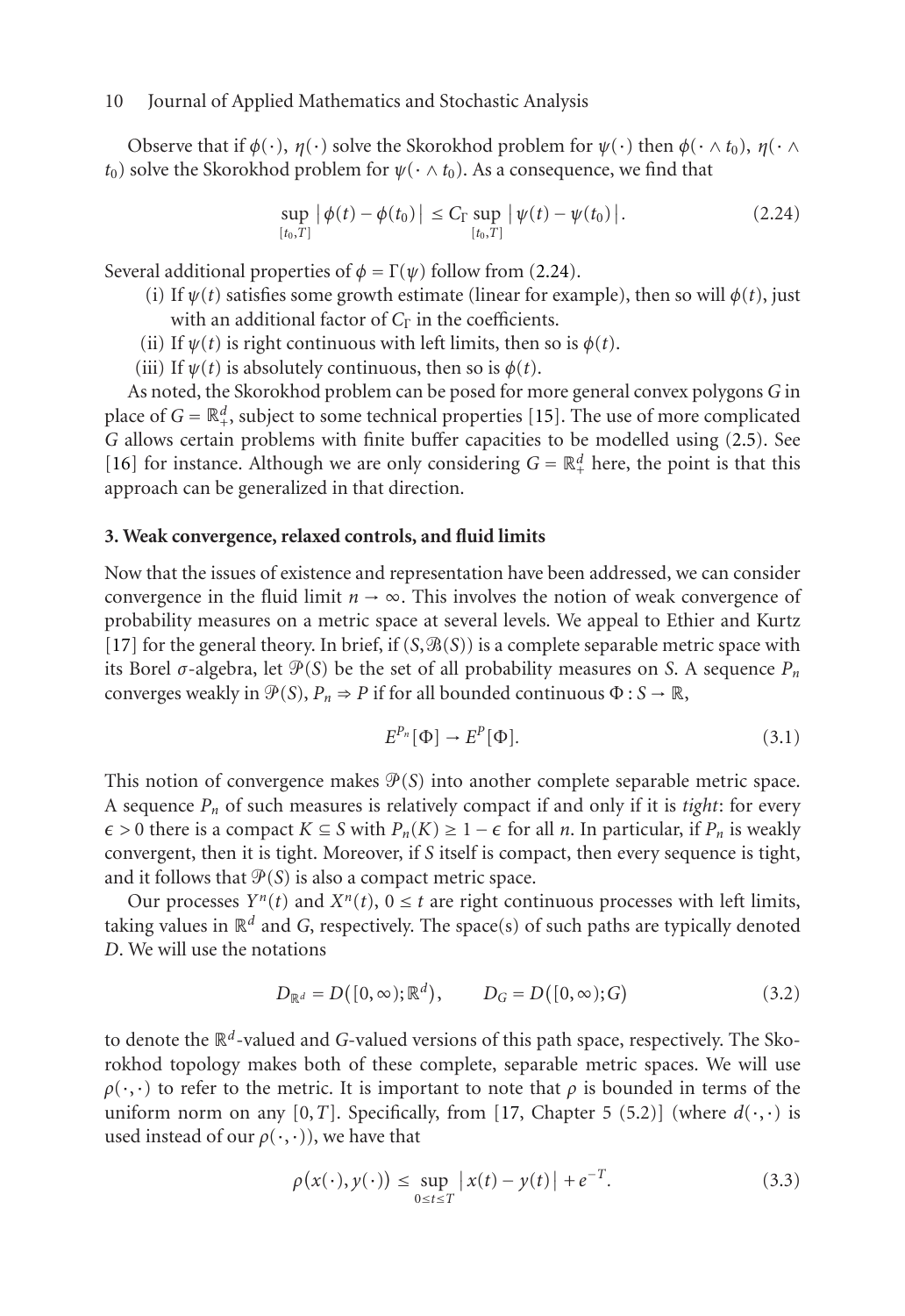In other words, uniform convergence on compacts implies convergence in the Skorokhod topology.

Weak convergence of  $X^n$  or  $Y^n$  is understood as weak convergence as above using the metr[ic sp](#page-3-1)ace  $D_G$  [or](#page-11-0)  $D_{\mathbb{R}^d}$ , respectively. Thus, when we say that a queueing process  $X^n(\cdot)$ converges weakly to a fluid process  $x(\cdot)$ ,  $X^n(\cdot) \Rightarrow x(\cdot)$  (as we will in Theorem 3.4 below), we mean that their distributions converge weakly as probability measures on *DG*, in other words,

<span id="page-10-0"></span>
$$
E[\Phi(X^n(\cdot))] \longrightarrow E[\Phi(x(\cdot))]
$$
\n(3.4)

for every bounded continuous  $\Phi: D_G \to \mathbb{R}$ . If these processes are obtained from the Skorokhod map applied to some free processes  $X^n(\cdot) = \Gamma(Y^n(\cdot))$  and  $x(\cdot) = \Gamma(\gamma(\cdot))$ (see (2.5) and (3.10)), then it is sufficient to prove weak convergence of the free processes:  $Y^n(\cdot) \Rightarrow y(\cdot)$ . This is because the Skorokhod map is itself continuous with respect to the Skorokh[od t](#page-10-0)opology. In brief, the rea[son](#page-10-0) is as follows. The Skorokhod metric  $\rho(\psi_1(\cdot), \psi_2(\cdot))$  is obtained by applying a monotone, continuous time shift  $s = \lambda(t)$  to one of the two functions, and then looking at the uniform norm of  $\psi_1(\cdot) - \psi_2 \circ \lambda(\cdot)$ . Such monotone time shifts pass directly through the Skorokhod problem: if  $\phi_2 = \Gamma(\psi_2)$ , then  $\phi_2 \circ \lambda = \Gamma(\psi_2 \circ \lambda)$ . By applying (2.23), we are led to

$$
\rho(\phi_1, \phi_2) \le C_L \rho(\psi_1, \psi_2), \tag{3.5}
$$

whenever  $\phi_i = \Gamma(\psi_i)$ ,  $\psi_i \in D_{\mathbb{R}^d} \cap BV$ , where BV is the set of functions in  $\mathbb{R}^d$  of finite variation. Returning to (3.4),  $\Phi \circ \Gamma$  is continuous so (3.4) follows from

$$
E[\Psi(Y^n(\cdot))] \longrightarrow E[\Psi(y(\cdot))]
$$
\n(3.6)

for all bounded continuous  $\Psi: D_{\mathbb{R}^d} \to \mathbb{R}$ .

Thus, to establish a weak limit for a sequence of  $X<sup>n</sup>$  with representations (2.5), corresponding to a sequence  $u_w^n(\cdot)$  of controls, it is enough to establish weak convergence of the free processes *Y<sup>n</sup>*. The decomposition (2.8), and the result that  $M^n \to 0$  (Corollary 2.2) means the convergence boils down to that of the fluid components

$$
y^{n}(t) = x_{0} + \int_{0}^{t} \nu(u_{\omega}^{n}(s)) ds.
$$
 (3.7)

So the remaining ingredient is an appropriate topology on the space of controls. The above suggests that convergence of integrals of continuous functions again provides the right idea. This leads us naturally to the space of relaxed controls.

An (individual) relaxed control is a measure  $\nu$  defined on ( $[0, \infty) \times U$ ,  $\mathcal{B}([0, \infty) \times U)$ ) with the property that  $\nu([0, T] \times U) = T$  for all *T*.  $\Re$  will denote the space of all such relaxed controls. A (deterministic) control function  $u(\cdot)$ :  $[0, \infty) \rightarrow U$  (Borel measurable) determines a relaxed control *ν* ∈  $\Re$  according to

$$
\nu(A) = \int 1_A(s, u(s)) ds \tag{3.8}
$$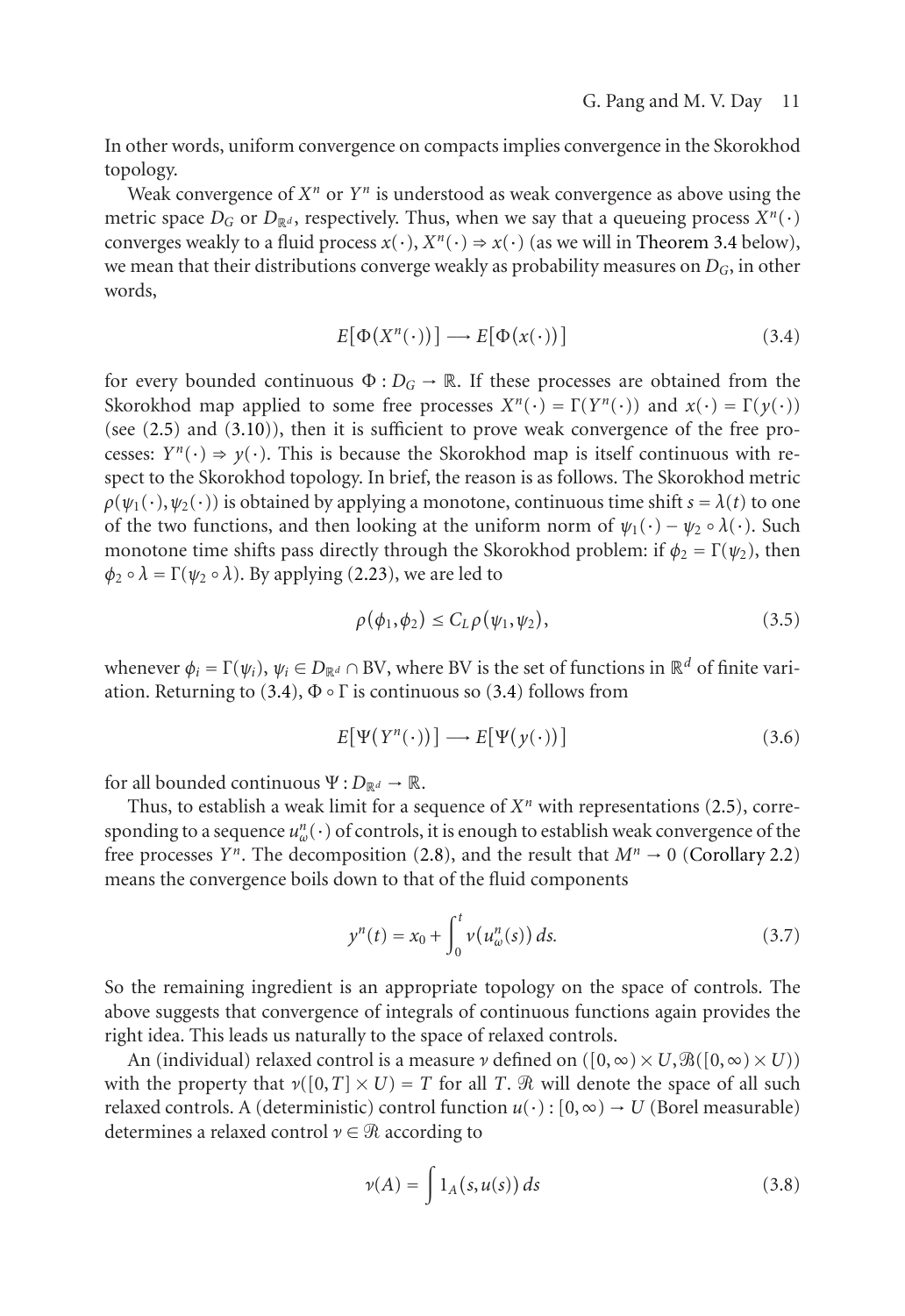for any measura[ble](#page-18-9)  $A \subset [0, \infty) \times U$ . The *ν* that arise in this way, from some deterministic  $u(t)$ , will be called *standard* relaxed controls.

<span id="page-11-3"></span>Each  $(1/T)\nu$  is a probability measure when restricted to  $[0, T] \times U$ , and so can be considered with respect to the notion of weak convergence of such measures described above. By summing the associated metrics  $(\times 2^{-N})$  over  $T = N = 1,...$ , we obtain the usual topology of weak convergence on R. (See Kushner and Dupuis [18] for a concise discussion and further references to the literature.) This means that a sequence converges  $\nu_n \to \nu$  in  $\Re$  if and only if for each continuous  $f : [0, \infty) \times U \to \Re$  with compact support, we have  $\int f d\nu_n \to \int f d\nu$ . Since  $\nu(\lbrace T \rbrace \times U) = 0$  ([0,*T*] × *U* is a a *v*-continuity set in the terminology of [17]), this is equivalent to

<span id="page-11-0"></span>
$$
\int_{[0,T]\times U} f(t,u) \, dv_n \longrightarrow \int_{[0,T]\times U} f(t,u) \, dv \tag{3.9}
$$

for each continuous  $f : [0, \infty) \times U \to \mathbb{R}$  and each  $0 \leq T < \infty$ . With this topology, and since our  $U$  is compact,  $\Re$  is a compact metric space. Even though the standard controls do not account for all of  $\mathcal R,$  they are a dense subset. This fact is sometimes called the "chattering theorem."

## <span id="page-11-1"></span>THEOREM 3.1. *The standard controls are dense in*  $\Re$ .

At this stage, we can collect a simple consequence of our discussion, which will be important for our fluid limit analysis. If  $x_0 \in G$  and  $\nu \in \mathcal{R}$ , define the fluid process  $x_{x_0,\nu}(\cdot)$ by analogy with (2.5):

$$
y_{x_0,\nu}(t) = x_0 + \int_{(0,t] \times U} \nu(u) \, dv,
$$
  
\n
$$
x_{x_0,\nu}(\cdot) = \Gamma(y_{x_0,\nu}(\cdot)).
$$
\n(3.10)

LEMMA 3.2. *The map*  $(x_0, v) \mapsto x_{x_0, v}(v) \in D_G$  *defined by (3.10) is jointly continuous with respect to*  $x_0 \in G$  *and*  $v \in \mathcal{R}$ .

*Proof.* Suppose  $x_0^n \to x_0$  in *G* and  $v^n \to v$  in  $\Re$ . We want to show that  $x_{x_0^n, v^n}(\cdot) \to x_{x_0, v}(\cdot)$  in *D<sub>G</sub>*. By our discussion above, it suffices to show that  $y_{x_0^n, v^n} \to y_{x_0, v}$  uniformly on any [0,*T*]. The convergence of  $v^n$  in the  $\Re$  topology implies the convergence of  $y_{x_0^n, v^n}(t)$  to  $y_{x_0, v}(t)$ for every *t*; see (3.9) and (3.10). Since  $v(u)$  is bounded, the  $y_{x_0^n, y^n}$  are equicontinuous. This is enough to deduce *uniform* convergence of  $y_{x_0^n, y^n}(t)$  to  $y_{x_0, y}(t)$  on  $[0, T]$ .  $\Box$ 

<span id="page-11-2"></span>Next, consider an admissible stochastic control *uω*(*t*). The relaxed representation (3.8) produces an R-valued random variable (defined on (Ω, F, P<sup>n,μ</sup>ω<sup>(·)</sup>)), which we will denote  $ν_ω$ . As an  $\Re$ -valued random variable,  $ν_ω$  has a distribution Λ on  $\Re$ . Since  $\Re$  is a compact metric space, every sequence  $\Lambda^n$  of probability measures on  $\Re$  is tight and thus has a weakly convergent subsequence: Λ*n* <sup>⇒</sup> Λ. In other words, given any sequence *ν<sup>n</sup> ω* of stochastic relaxed controls (associated with a sequence of admissible stochastic controls *u*<sub>*w*</sub>), there is a subsequence *n'* and a probability measure Λ on  $\Re$ , so that

$$
E[\Phi(\nu^{n'}_{\omega})] \longrightarrow \int_{\mathcal{R}} \Phi(\nu) d\Lambda(\nu), \qquad (3.11)
$$

holds for all bounded continuous  $\Phi : \mathcal{R} \to \mathbb{R}$ . The following lemma will be useful.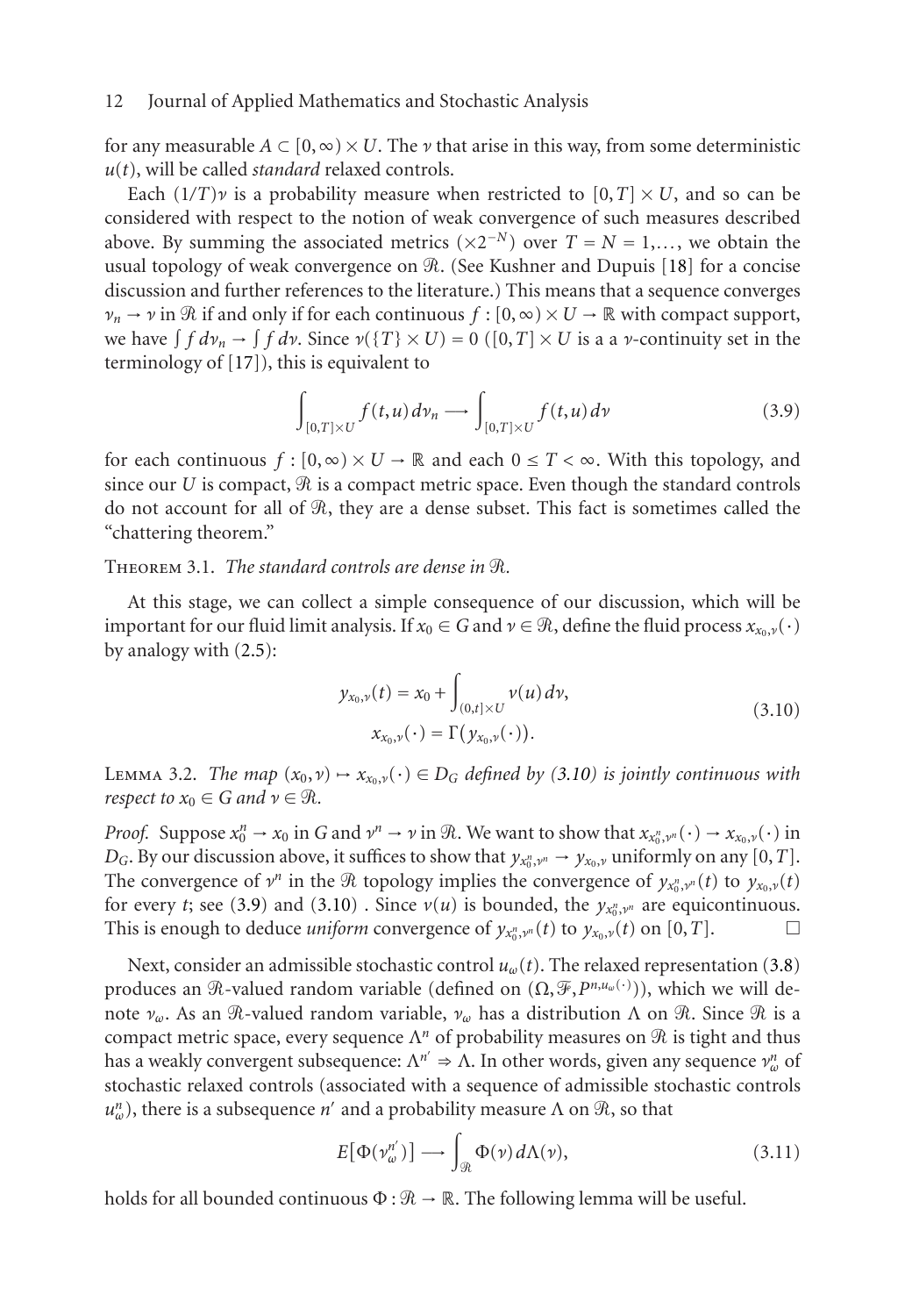<span id="page-12-0"></span> $\Delta$ Емма 3.3. *Suppose*  $x_0^n$  →  $x_0$  *in G* and  $\Lambda^n$  ⇒  $\Lambda$  *in*  $\mathcal{P}(\mathcal{R})$ *. Then,*  $\delta_{x_0} \times \Lambda^n$  ⇒  $\delta_{x_0} \times \Lambda$  weakly as probability measures on  $G \times \mathcal{R}$ .

This is well known; see Billingsley [19, Theorem 3.2]. These observations lead us to the following basic fluid limit result, which will be the foundation of [the convergen](#page-7-1)ce of the value functions in the next section.

Theorem 3.4. *Suppose that Xn is the sequence of queu[eing](#page-13-1) processes corresponding to se* $q$ uences  $x_0^n \in G$  *of initial conditions and*  $u_w^n(\cdot)$  *of admissible stochastic controls. Let*  $v_w^n$  *be the stochastic relaxed controls determined by the un <sup>ω</sup>*(·) *and* Λ*<sup>n</sup> their distributions in* -*. Suppose*  $x_0^n \to x_0$  *in G* and  $\Lambda^n \Rightarrow \Lambda$  weakly *in*  $\mathcal{R}$ *. Then,*  $X^n$  *converges weakly in*  $D_G$  *to the random process defined on*  $(\Re, \Re(\Re), \Lambda)$  *by*  $\nu \in \Re \rightarrow x_{x_0, \nu}$  according to (3.10).

Some clarification of notation is in order here. The process  $X^n = \Gamma(Y^n)$  and its associated control process  $u^n_\omega$  are defined on the probability space  $\Omega$  of Theorem 2.3, and  $ω ∈ Ω$  denotes the generic "sample point." The associated probability measure on  $Ω$  is  $P^{n,u_w^n}$ . Thus, expressions such as  $E[\Phi(Y^n)]$  below and (4.3) of the next section are to be understood as expectations with respect to  $P^{n,u_w^n}$  of random variables defined on Ω. Likewise  $v_{\omega}^n$  is an  $\Re$ -valued random variable, still defined on  $\Omega$  with distribution determined by  $P^{n,u_w^n}$ . Although we might have written  $E^{P^{n,u_w^n}}[\cdot]$ , we have followed the usual convention of using only *E*[·], considering it clear that the underlying probability space for *Yn* or  $X<sup>n</sup>$  must be what is intended. In the last line of the theorem the perspective changes, however. There we are viewing  $x_{x_0,y} = \Gamma(y_{x_0,y})$  as random processes with  $\Re$  itself as the underlying probability space (not  $\Omega$ ) and  $\nu \in \mathcal{R}$  as the generic "sample point." There no longer remains any dependence of  $x_{x_0, y}$  or  $\nu$  on  $\omega \in \Omega$ . If  $\Lambda$  is the probability measure on -, we have used the notation *E*Λ[·] to emphasize this change in underlying probability space.

*Proof.* [As explaine](#page-11-1)d above, it is enough to show weak convergence in  $D([0,\infty))$  of the free processes *Y<sup>n</sup>* to  $y_{x_0,y}$  (with *ν* distributed according to Λ). Consider an arbitrary bounded continuous  $\Phi$  defined on  $D_{\mathbb{R}^d}$ . [We](#page-11-2) [need](#page-11-2) [to](#page-11-2) [sh](#page-11-2)ow that

$$
E[\Phi(Y^n)] \longrightarrow E^{\Lambda}[\Phi(\mathbf{y}_{\mathbf{x}_0,\nu})]. \tag{3.12}
$$

Our marti[ngale](#page-6-0) [represent](#page-6-0)ation of the free queueing process *Yn* can be writte[n](#page-9-1)

$$
Y^n = \gamma_{x_0^n, y_\omega^n} + M^n. \tag{3.13}
$$

From Lemma 3.2, we know that  $\Psi: G \times \mathcal{R} \to \mathbb{R}$  defined by  $\Psi(x_0, \nu) = \Phi(y_{x_0, \nu})$  is bounded and continuous. It follows from Lemma 3.3 that  $\delta_{x_0^n} \times \Lambda^n \Rightarrow \delta_{x_0} \times \Lambda$  and therefore

$$
E[\Phi(\mathcal{y}_{x_0^n,\mathcal{W}_\omega^n})] = E^{\delta_{x_0^n}\times\Lambda^n}[\Psi] \longrightarrow E^{\delta_{x_0}\times\Lambda}[\Psi] = E^\Lambda[\Phi(\mathcal{y}_{x_0,\mathcal{V}})].
$$
\n(3.14)

In other words  $y_{x_0^n, y_0^n} \Rightarrow y_{x_0, y}$ , where  $\nu$  is distributed over  $\Re$  according to  $\Lambda$ .

Because of Corollary 2.2 and the domination  $\rho$  by the uniform norm as in (3.3), we know that  $M^n \Rightarrow 0$  in  $D([0,\infty))$ . It follows from this that  $Y^n \rightarrow y_{x_0,y}$ ; see [20, Lemma VI.3.31].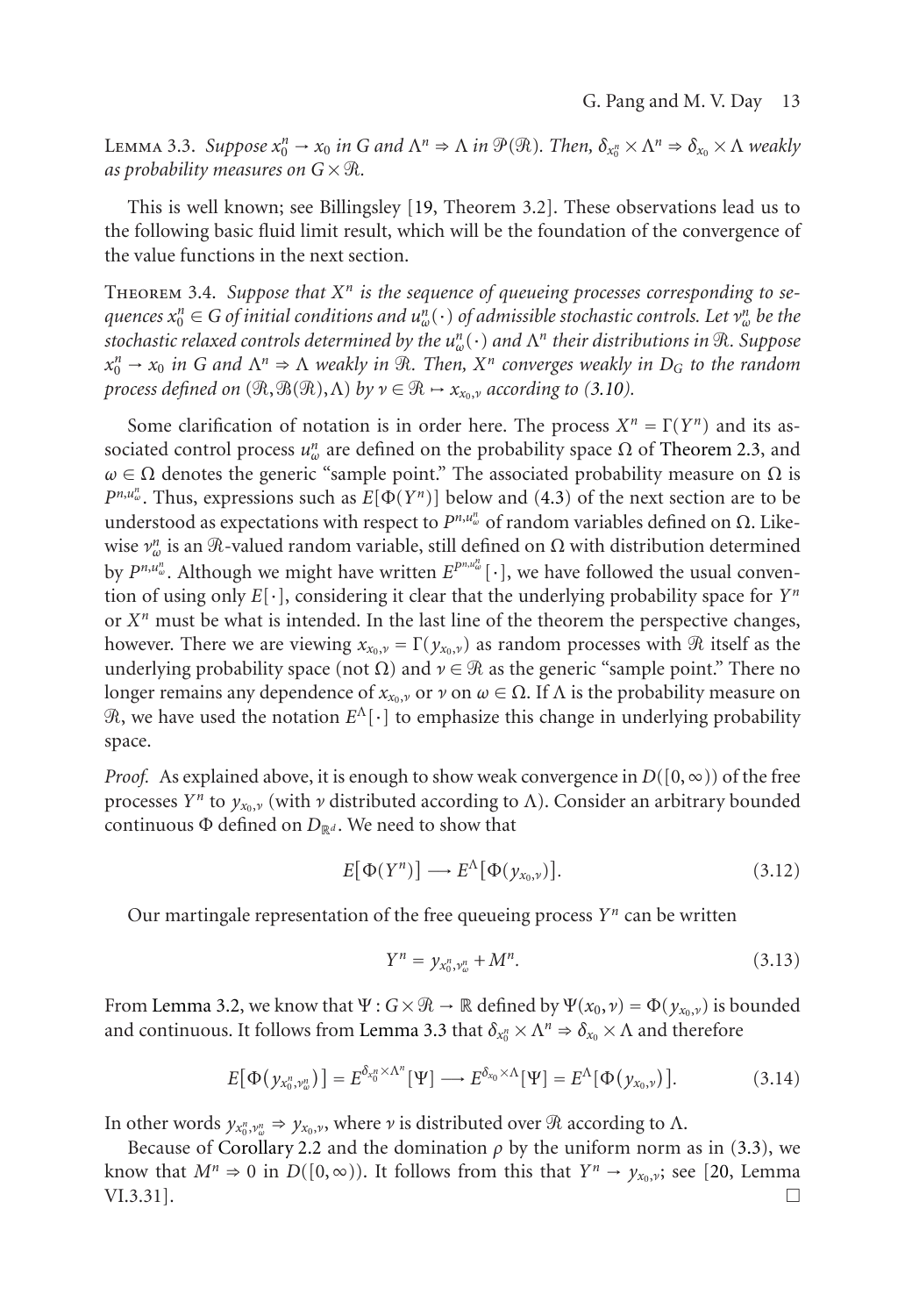## <span id="page-13-0"></span>**[4. Th](#page-13-2)e control [p](#page-18-3)roblem and continuity of** *J*

So far we have just considered the processes themselves. As we turn our attention to the control problem, we need to make some hypotheses on the *running cost function L*. We assume that  $L: G \times U \to \mathbb{R}$  is jointly continuous, and there exists a constant  $C_L$  so that for all  $x, y \in G$  and all  $u \in U$ ,

<span id="page-13-2"></span>
$$
|L(x, u) - L(y, u)| \le C_L |x - y|.
$$
 (4.1)

In contrast to [7], no convexity, monotonicity, or non-negativity are needed. Notice that (4.1) makes  $\{L(\cdot, u): u \in U\}$  equicontinuous. Also, by fixing some reference  $y_0 \in G$ , the Lipschitz property of *L* implies a linear bound for the *x*-dependence of *L*, uniformly over  $u \in U$ :

<span id="page-13-1"></span>
$$
|L(x, u)| \le C_L(1 + |x|), \quad x \in G. \tag{4.2}
$$

Reference [7] allows more general polynomial growth. That could be acc[ommodated](#page-12-0) [in](#page-12-0) our approach as well by extending Corollary 2.2 to higher order moments.

We now state formally the two control problems under consideration. The discount rate *γ >* 0 is fixed throughout. First is the *(fluid-scaled) stochastic control problem* for scaling level *n* and initial position  $x_0^n \in G$ : minimize the discounted cost

$$
J^{n}(x_{0}^{n},u_{\omega}(\cdot))=E\bigg[\int_{0}^{\infty}e^{-\gamma t}L(X^{n}(t),u_{\omega}(t))dt\bigg]
$$
\n(4.3)

over admissible stochastic controls *uω*(·). (As per the paragraph following Theorem 3.4, expectation is understood to be with respect to *Pn*,*uω* .) The value function is

$$
V^n(x_0^n) = \inf_{u_\omega(\cdot)} J^n(x_0^n, u_\omega(\cdot)).
$$
\n(4.4)

Next is the *fluid limit control problem*. Here it is convenient to consider arbitrary relaxed controls rather than just standard controls. Recall the definitions (3.10). The problem is to minimize

$$
J(x_0, \nu) = \int_{[0,\infty)\times U} e^{-\gamma t} L(x_{x_0,\nu}(t), u) d\nu(t, u)
$$
 (4.5)

over all relaxed controls  $\nu \in \mathcal{R}$ . The value function for the fluid limit control problem is

$$
V(x_0) = \inf_{\nu \in \mathcal{R}} J(x_0, \nu). \tag{4.6}
$$

Although we are minimizing over all relaxed controls, the infimum is the same if limited to standard controls. This follows since the standard controls are dense in  $\Re$  and Lemma 4.1 below will show that *J* is continuous with respect to *ν*.

**4.1. Estimates.** We will need some bounds to insure the finiteness of both  $J^n(x_0^n, u_\omega(\cdot))$ and *J*( $x_0, y$ ). For a given stochastic control  $u_\omega(\cdot)$ , with relaxed representation  $v_\omega$ , let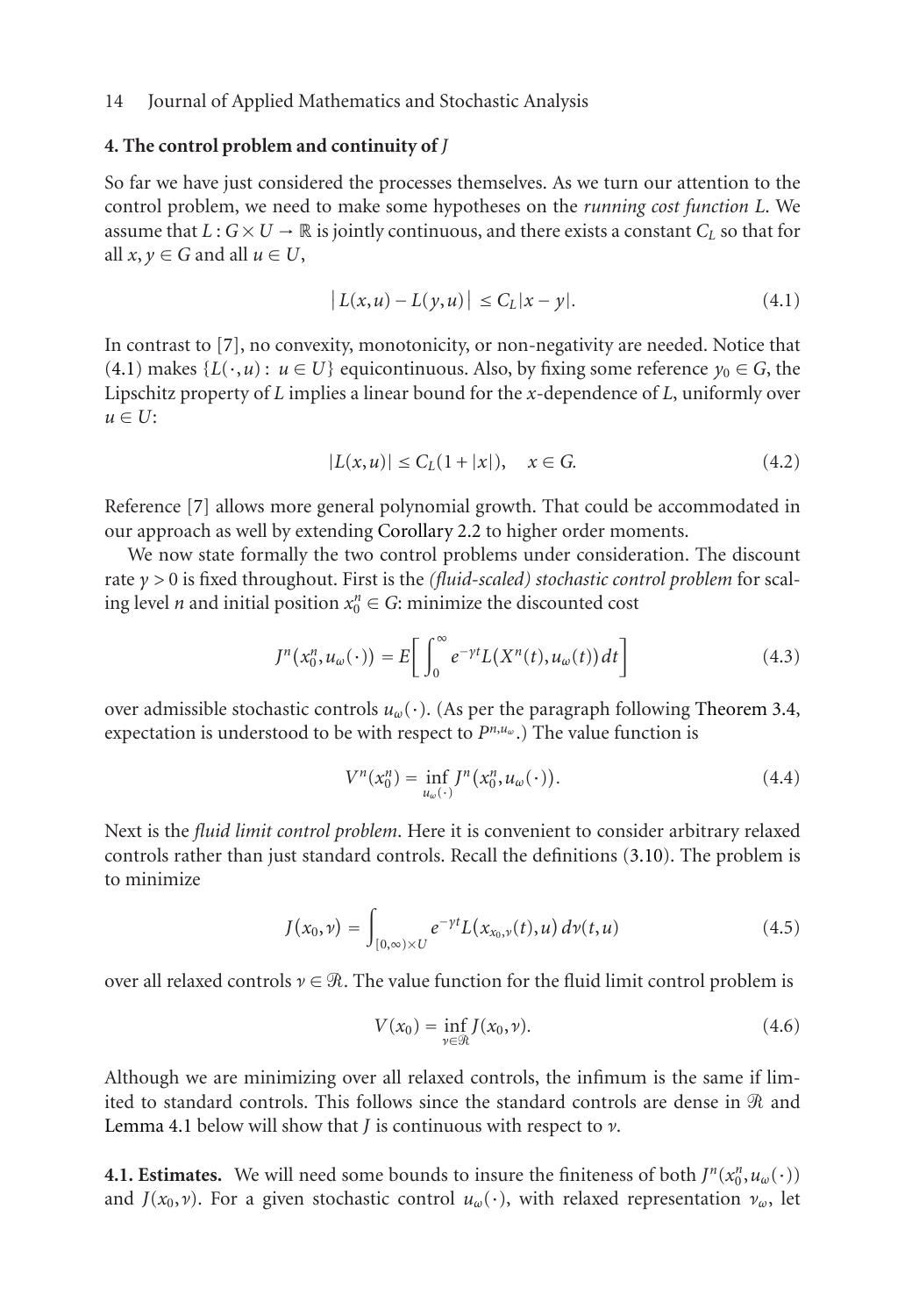$y_{x_0^n, y_\omega}(t)$  denote the "fluid compon[ent" of](#page-5-0)  $Y^n(t)$ :

$$
y_{x_0^n, v_\omega}(t) = x_0^n + \int_{[0,t] \times U} v(u) \, dv_\omega(s, u). \tag{4.7}
$$

(This is just the free fluid process of (3.10) using the randomized relaxed control *νω*.) By (2.8),

$$
Y^{n}(t) = y_{x_{0}^{n}, \nu_{\omega}}(t) + M^{n}(t), \qquad (4.8)
$$

where *Mn* is the basic martingale of Lemma 2.1. Since *U* [is](#page-6-0) [compact,](#page-6-0) [the](#page-6-0) velocity function (2.9) is bounded:

$$
|\nu(u)| \leq C_{\nu}.\tag{4.9}
$$

Therefore,  $y_{x_0^n, v_\omega}$  grows at most linearly:

$$
|y_{x_0^n, v_\omega}(t) - x_0^n| \le C_v t. \tag{4.10}
$$

Let  $M^{*n}(t) = \sup_{0 \le s \le t} |M^n(t)|$  be the maximal process of Corollary 2.2. It follows that on each [0,*T*], we have the uniform bound

$$
|Y^n(t) - x_0^n| \le C_v T + M^{*n}(T). \tag{4.11}
$$

By (2.24) it follows that

$$
|X^{n}(t)| \leq |x_{0}^{n}| + C_{\Gamma}(C_{\nu}t + M^{*n}(t)), \qquad (4.12)
$$

and therefore,

$$
|L(X^n(t), u_\omega(t))| \le C_L (1 + |x_0^n| + C_\Gamma (C_v t + M^{*n}(t)))
$$
  
\n
$$
\le \overline{C} (1 + |x_0^n| + t + M^{*n}(t))
$$
\n(4.13)

for a new constant  $\overline{C}$ , independent of control and initial position. Using Corollary 2.2, we deduce the bound

$$
E\left[\left|L(X^n(t), u_\omega(t))\right|\right] \le \overline{C}\left(1 + \left|x_0^n\right| + t + \left(\frac{t}{n}C_q\right)^{1/2}\right). \tag{4.14}
$$

This implies that  $J^n(x_0^n, u_\omega(\cdot))$  is finite. Moreover, it follows from this bound that for any bounded set *B*  $\subseteq$  *G* and any  $\epsilon$  > 0, there is a *T* <  $\infty$  so that

$$
\left|J^{n}(x_{0}^{n},u_{\omega}(\cdot))-E\bigg[\int_{0}^{T}e^{-\gamma t}L(t,X^{n}(t),u_{\omega}(t))dt\bigg]\right|<\epsilon,
$$
\n(4.15)

for all  $x_0^n \in B$  and all controls. This uniform approximation will be useful below.

The same bounds apply to the controlled fluid processes (3.10):

$$
|y_{x_0,\nu}(t) - x_0| \le C_{\nu}t + M^{*n}(t)
$$
\n(4.16)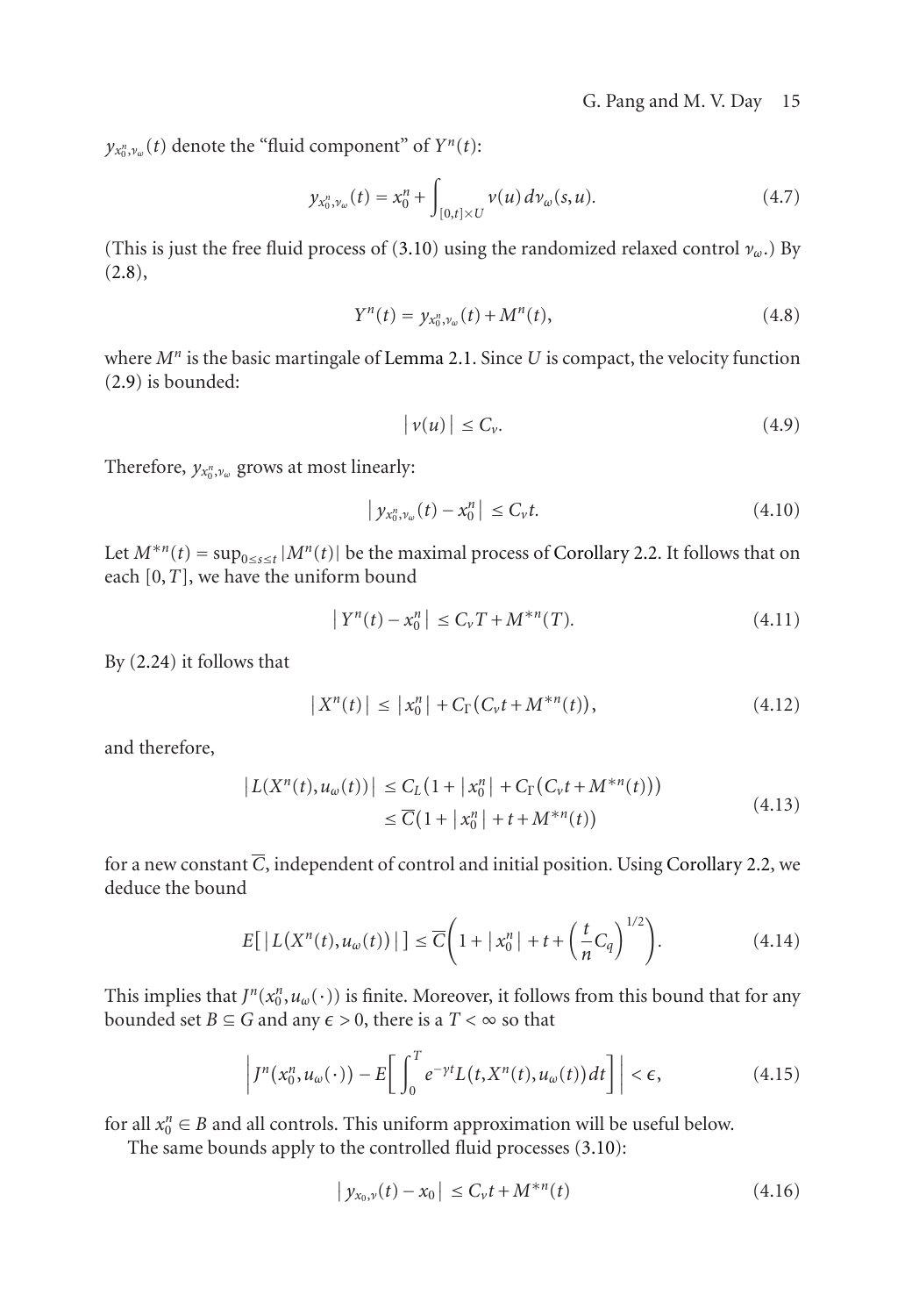holds as above, and without the *M*∗*<sup>n</sup>* term, we are led to

$$
\left| L(x_{x_0,\nu}(t),u) \right| \leq \overline{C}(1+|x_0|+t), \tag{4.17}
$$

holding for all  $u \in U$ . The finiteness of  $J(x_0, v)$  and analogue of (4.15) follow likewise.

#### **4.2. Continuity results**

LEMMA 4.1. *The map*  $(x_0, v) \mapsto J(x_0, v)$  *is continuous on*  $G \times \mathcal{R}$ *.* 

*Proof.* Suppose  $x_0^n \to x_0$  in *G* and  $v^n \to v$  in  $\Re$ . Due to (4.15) for *J*, continuity of  $J(\cdot, \cdot)$ will follow if we show that for any  $T < \infty$ ,

$$
\int_{[0,T]\times U} e^{-\gamma t} L(x_{x_0^n,\nu^n}(t),u) \,d\nu_n \longrightarrow \int_{[0,T]\times U} e^{-\gamma t} L(x_{x_0,\nu}(t),u) \,d\nu. \tag{4.18}
$$

Since  $e^{-\gamma t}L(x_{x_0,\nu}(t),u)$  is a continuous function of  $(t,u)$ , the convergence  $\nu_n \to \nu$  in  $\Re$ implies that

$$
\int_{[0,T]\times U} e^{-\gamma t} L(x_{x_0,\nu}(t),u) \, d\nu_n \longrightarrow \int_{[0,T]\times U} e^{-\gamma t} L(x_{x_0,\nu}(t),u) \, d\nu \tag{4.19}
$$

<span id="page-15-0"></span>It remains to show that

$$
\int_{[0,T]\times U} e^{-\gamma t} L(x_{x_0,\nu^n}(t),u) d\nu_n \int_{[0,T]\times U} e^{-\gamma t} L(x_{x_0,\nu}(t),u) d\nu_n \longrightarrow 0; \qquad (4.20)
$$

but this follows from the equicontinuity of  $L(\cdot, u)$  with respect to *u* and the convergence of  $x_{x_0}^{n}, v_n(t)$  →  $x_{x_0,v}(t)$ .  $\Box$  $\Box$ 

Here is our key result on convergence of the costs.

THEOREM 4.2. Suppose that X<sup>n</sup> is the sequence of queueing processes corresponding to se $q$ uences  $x_0^n \in G$  *of initial conditions and*  $u_{\omega}^n(\cdot)$  *of admissible stochastic controls. Let*  $v_{\omega}^n$  *be the stochastic relaxed controls determined by the un <sup>ω</sup>*(·) *and* Λ*<sup>n</sup> their distributions in* -*. Suppose*  $x_0^n \rightarrow x_0$  *in G and*  $\Lambda^n \Rightarrow \Lambda$  *weakly in*  $\Re$ *. Then,* 

$$
J^{n}(x_{0}^{n},u_{\omega}^{n}(\cdot))\longrightarrow E^{\Lambda}[J(x_{0},\nu)]. \qquad (4.21)
$$

*Proof.* First, by Lemmas 3.3 and 4.1, we know that

$$
E[J(x_0^n, v_\omega^n)] \longrightarrow E^{\Lambda}[J(x_0, \nu)]. \tag{4.22}
$$

Now,

$$
E[J(x_0^n, v_\omega^n)] = E\bigg[\int_0^\infty e^{-\gamma t} L(x_{x_0^n, v_\omega^n}(t), u_\omega^n(t)) dt\bigg].
$$
 (4.23)

So, to finish, we need to show that

$$
E\bigg[\int_0^\infty e^{-\gamma t} L\big(X^n(t), u^n_\omega(t)\big) dt\bigg] - E\bigg[\int_0^\infty e^{-\gamma t} L\big(x_{x_0^n, y_\omega^n}(t), u^n_\omega(t)\big) dt\bigg] \longrightarrow 0. \tag{4.24}
$$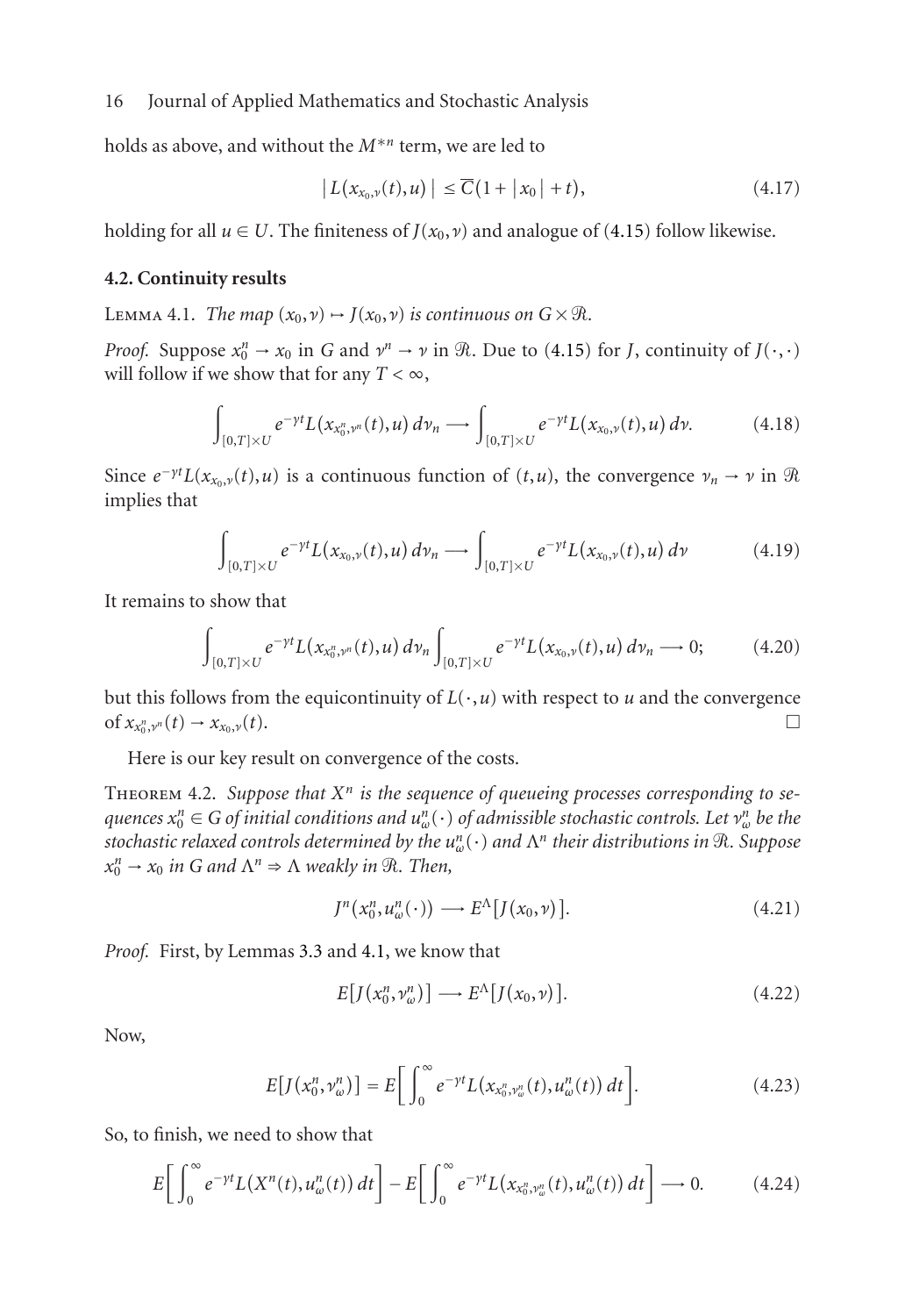<span id="page-16-0"></span>According to the estima[te \(4.15\) of th](#page-6-0)e preceding section, it is enough to prove this with the integral truncated to  $\int_0^T$ ; but

$$
\sup_{[0,T]} |X^n(t) - x_{x_0^n, y_\omega^n}(t)| \le C_\Gamma M^{*n}(T). \tag{4.25}
$$

<span id="page-16-1"></span>Therefore, for  $0 \le t \le T$ , we have

$$
\left| L(X^{n}(t), u_{\omega}^{n}(t)) - L(x_{x_{0}^{n}, v_{\omega}^{n}}(t), u_{\omega}^{n}(t)) \right| \leq C_{L} C_{\Gamma} M^{*n}(T). \tag{4.26}
$$

The bound provided by Corollary 2.2 makes the rest of the proof simple.  $\Box$ 

## **5. Convergence of values and asymptotic optimality**

Now, we are ready to prov[e](#page-16-2) [ou](#page-16-2)r main result.

THEOREM 5.1. If  $x_0^n \to x_0$  is a convergent sequence of initial points in G, then

<span id="page-16-3"></span>
$$
V^n(x_0^n) \longrightarrow V(x_0). \tag{5.1}
$$

*Proof.* The proof is in two parts. We first show that

<span id="page-16-2"></span>
$$
V(x_0) \le \liminf_{n \to \infty} V^n(x_0^n),\tag{5.2}
$$

and then its counterpart (5.5). For each *n*, select a stochastic control  $u_w^n(\cdot)$  which is approximately optimal for  $V^n(x_0^n): V^n(x_0^n) \leq J^n(x_0^n, u_\omega^n(\cdot)) \leq (1/n) + V^n(x_0^n)$ . By passing to a subsequence *n* , we can assume th[at](#page-16-3)

$$
\liminf_{n \to \infty} V^n(x_0^n) = \lim_{n \to \infty} J^{n'}(x_0^{n'}, u_{\omega}^{n'}(\cdot)).
$$
\n(5.3)

Again let  $\nu_{\omega}^n$  denote the stochastic relaxed controls determined by the  $u_{\omega}^n(\cdot)$  and  $\Lambda^n$  their distributi[ons](#page-11-1) [on](#page-11-1) R. There is a weakly convergent subsubsequence (which we will also [in](#page-11-3)dex using  $n'$ ):  $\Lambda^{n'} \Rightarrow \Lambda$  in  $\mathcal{P}(\mathcal{R})$ . Theorem 4.2 says that

$$
J^{n'}(x_0^{n'}, u_\omega^{n'}(\cdot)) \longrightarrow E^{\Lambda}[J(x_0, \nu)]. \tag{5.4}
$$

Clearly,  $V(x_0) \leq E^{\Lambda}[J(x_0,\nu)]$ . Thus, (5.2) follows.

The second half of the proof is to show that

$$
\limsup_{n \to \infty} V^n(x_0^n) \le V(x_0). \tag{5.5}
$$

Since, by Lemma 3.2,  $J(x_0, \nu)$  is a continuous function of  $\nu \in \mathcal{R}$  and the standard controls are dense in  $\Re$  (Theorem 3.1), for a prescribed  $\epsilon > 0$ , we can select an (individual) standard control  $\nu$  with  $J(x_0, \nu)$  nearly optimal:

$$
J(x_0, \nu) \le \epsilon + V(x_0), \tag{5.6}
$$

Since *ν* is a standard control, it comes from a (deterministic) measurable  $u(t) \in U$ . As a deterministic process this is progressive, hence admissible as a stochastic control. Let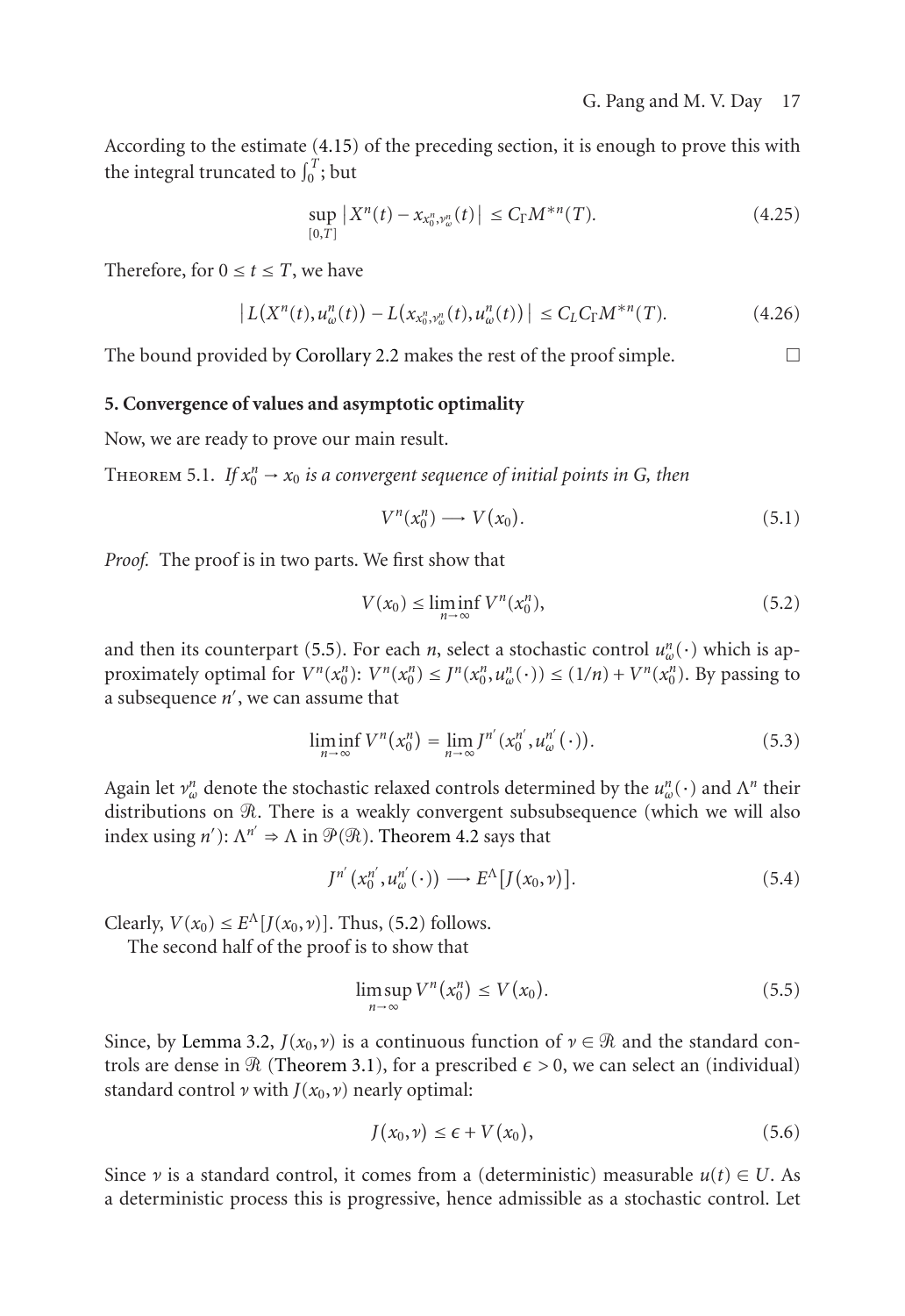*Yn* be the free queueing process associated with this control  $u(t)$ , initial position  $x_0^n$ , fluid scaling level *n*, and  $X^n = \Gamma(Y^n)$  the as[socia](#page-16-2)ted queueing process. Theorem 4.2 implies that

$$
J^n(x_0^n, u(\cdot)) \longrightarrow J(x_0, \nu).
$$
 (5.7)

(All the distributions  $\Lambda^n$  on  $\Re$  are the same Dirac measure concentrated at  $\nu$ .) Since  $V^n(x_0^n) \leq J^n(x_0^n, u(\cdot))$ , it follows that

$$
\limsup_{n\to\infty} V^n\big(x_0^n\big) \le \lim_{n\to\infty} J^n\big(x_0^n, u(\cdot)\big) = J\big(x_0, v\big) \le \epsilon + V\big(x_0\big). \tag{5.8}
$$

Since  $\epsilon > 0$  was arbitrary, this shows (5.5) and completes the proof.  $\Box$ 

We make the usual observation that since we have allowed  $x_0^n \to x_0$  in the theorem, instead of a fixed  $x_0^n = x_0$ , we can conclude uniform convergence. The argument is elementary and omitted.

# COROLLARY 5.2.  $V^n(\cdot) \rightarrow V(\cdot)$  *uniformly on compact subsets of G.*

As a capstone, we have the following result which characterizes the asymptotically optimal policies for *Jn*.

THEOREM 5.3. Let  $x_0 \in G$  and suppose  $u_{\omega}^n(\cdot)$  is a sequence of admissible stochastic controls *whose [relaxed](#page-16-1) [represe](#page-16-1)ntations ν<sup>n</sup> <sup>ω</sup> have [distributions](#page-16-1)* Λ*<sup>n</sup> on* -*. The following are equivalent.*

- (a)  $J^n(x_0, u^n_{\omega}(\cdot)) \to V(x_0)$ .
- (b)  $J^n(x_0, u^n_{\omega}(\cdot)) V^n(x_0) \to 0.$
- (c) *Every weakly convergent subsequence* Λ*n* ⇒ Λ *converges to a probability measure* Λ *which is supported on the set of optimal relaxed controls for J*(*x*0,*ν*)*: that is,*  $\Lambda(O_{x_0}) = 1$ , *where*

$$
O_{x_0} = \{ \nu \in \mathcal{R} : J(x_0, \nu) = V(x_0) \}.
$$
 (5.9)

*Proof.* Theorem 5.1 implies the equivalence of (a) and (b). For any weakly convergent subsequence  $\Lambda^{n'} \Rightarrow \Lambda$ , we know from Theorem 5.1 that

$$
J^{n'}(x_0, u_{\omega}^{n'}(\cdot)) \longrightarrow E^{\Lambda}[J(x_0, \nu)]. \tag{5.10}
$$

<span id="page-17-1"></span><span id="page-17-0"></span>Thus, (a) is equivalent to saying

$$
E^{\Lambda}[J(x_0,\nu)] = V(x_0) \tag{5.11}
$$

 $\Box$ 

for all weak limits  $\Lambda$ ; but this is equivalent to (c).

#### **References**

- [1] H. J. Kushner, *Heavy Traffic Analysis of Controlled Queueing and Communication Networks*, vol. 47 of *Applications of Mathematics*, Springer, New York, NY, USA, 2001.
- [2] R. Atar, P. Dupuis, and A. Shwartz, "An escape-time criterion for queueing networks: asymptotic risk-sensitive control via differential games," *Mathematics of Operations Research*, vol. 28, no. 4, pp. 801–835, 2003.